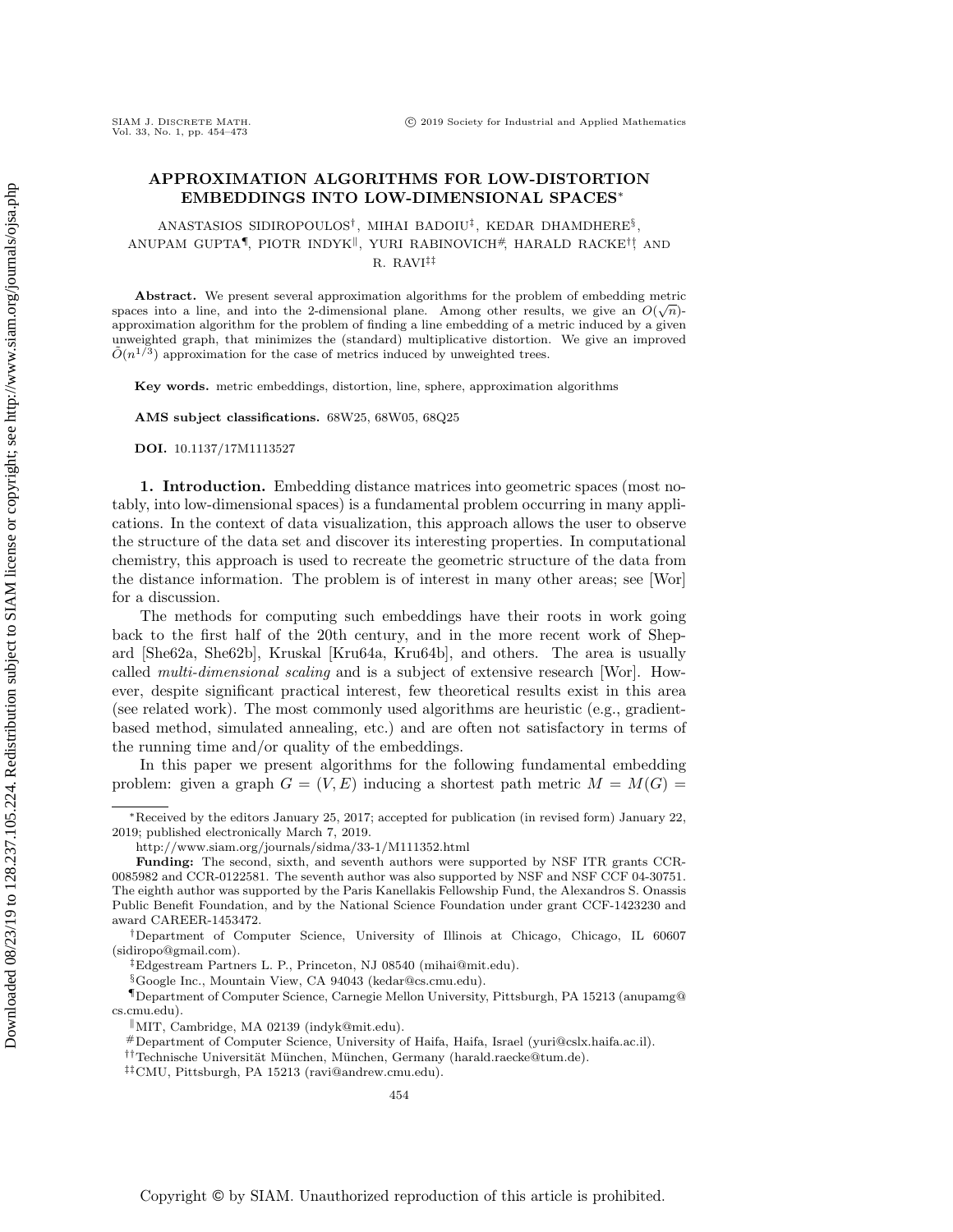$(V, D)$ , find a mapping f of V into a line that is noncontracting (i.e.,  $|f(u) - f(v)| \ge$  $D(u, v)$  for all  $u, v \in V$  and minimizes the distortion

$$
c_{\text{line}}(M, f) = \max_{u, v \in V} \frac{|f(u) - f(v)|}{D(u, v)}.
$$

That is, our goal is to find  $c_{\text{line}}(M) = \min_f c_{\text{line}}(M, f)$ . For the case when G is an unweighted graph, we show the following algorithms for this problem (denote  $n = |V|$ ):

- a polynomial (in fact,  $O(n^3c)$ -time)  $O(c)$ -approximation algorithm for meta polynomial (in fact,  $O(n^c c)$ -time)  $O(c)$ -approximation algorithm for metrics M for which  $c_{\text{line}}(M) \leq c$ . This also implies an  $O(\sqrt{n})$ -approximation algorithm for any  $M$  (section [2\)](#page-3-0);
- a polynomial-time  $\tilde{O}(\sqrt{c})$  approximation algorithm for metrics generated by unweighted trees. This also implies an  $\tilde{O}(n^{1/3})$ -approximation algorithm for these metrics (section [3\)](#page-6-0);
- an exact algorithm, with running time  $n^{O(c_{\text{line}}(M))}$  (section [4\)](#page-10-0).

We complement our algorithmic results by showing that a-approximating the value of  $c_{\text{line}}(M)$  is NP-hard for certain  $a > 1$  in section [5.](#page-12-0) In particular, this justifies the exponential dependence on  $c_{\text{line}}(M)$  in the running time bound for the exact algorithm.

We also study the problem of embedding metrics into the *plane* in section [6.](#page-13-0) In particular, we focus on embedding metrics  $M = (X, D)$  which are induced by a set of points in a unit sphere  $S^2$ . Embedding such metrics is important, e.g., for the purpose of visualizing point sets representing places on Earth or other planets, on a (planar) computer screen.<sup>[1](#page-1-0)</sup> In general, we show that an *n*-point spherical metric can be embedded with distortion  $O(\sqrt{n})$ , and this bound is optimal in the worst case. (The lower bound is shown by resorting to the Borsuk–Ulam theorem [\[Bor33\]](#page-18-0), which roughly states that any continuous mapping from  $S<sup>2</sup>$  into the plane maps two antipodes of  $S^2$  into the same point.) For the algorithmic problem of embedding M into the plane, we give a 3-approximation algorithm, when  $D$  is the geodesic distance in  $S^2$ . For the case where D corresponds to the Euclidean distance in  $\mathbb{R}^3$ , our algorithm can be reanalyzed to give an approximation guarantee of 3.512.

1.1. Related work. Combinatorial versus algorithmic problem. The problem of finding low-distortion embeddings of metrics into geometric spaces has been long a subject of extensive mathematical studies. During the last few years, such embeddings found multiple and diverse uses in computer science as well; many such applications have been surveyed in [\[Ind01\]](#page-19-5). However, the problems addressed in this paper are fundamentally different from those investigated in the aforementioned literature. In a nutshell, our problems are algorithmic, as opposed to combinatorial. More specifically, we are interested in finding the best distortion embedding of a *given* metric (which is an algorithmic problem) as opposed to the best distortion embedding for a class of metrics (which is a combinatorial problem). Thus, we define the quality of an embedding algorithm as the worst-case ratio of the distortion obtained by the algorithm to the best achievable distortion. In contrast, the combinatorial approach focuses on providing the worst-case upper bounds for the distortion itself. Thus, the problems are fundamentally different, which raises new interesting issues.

Despite the differences, we mention two combinatorial results that are relevant in our context. The first one is the [\[LLR94\]](#page-19-6) adaptation of Bourgain's construc-

<span id="page-1-0"></span><sup>&</sup>lt;sup>1</sup>Indeed, the whole field of cartography is devoted to low-distortion representations of spherical maps into the plane.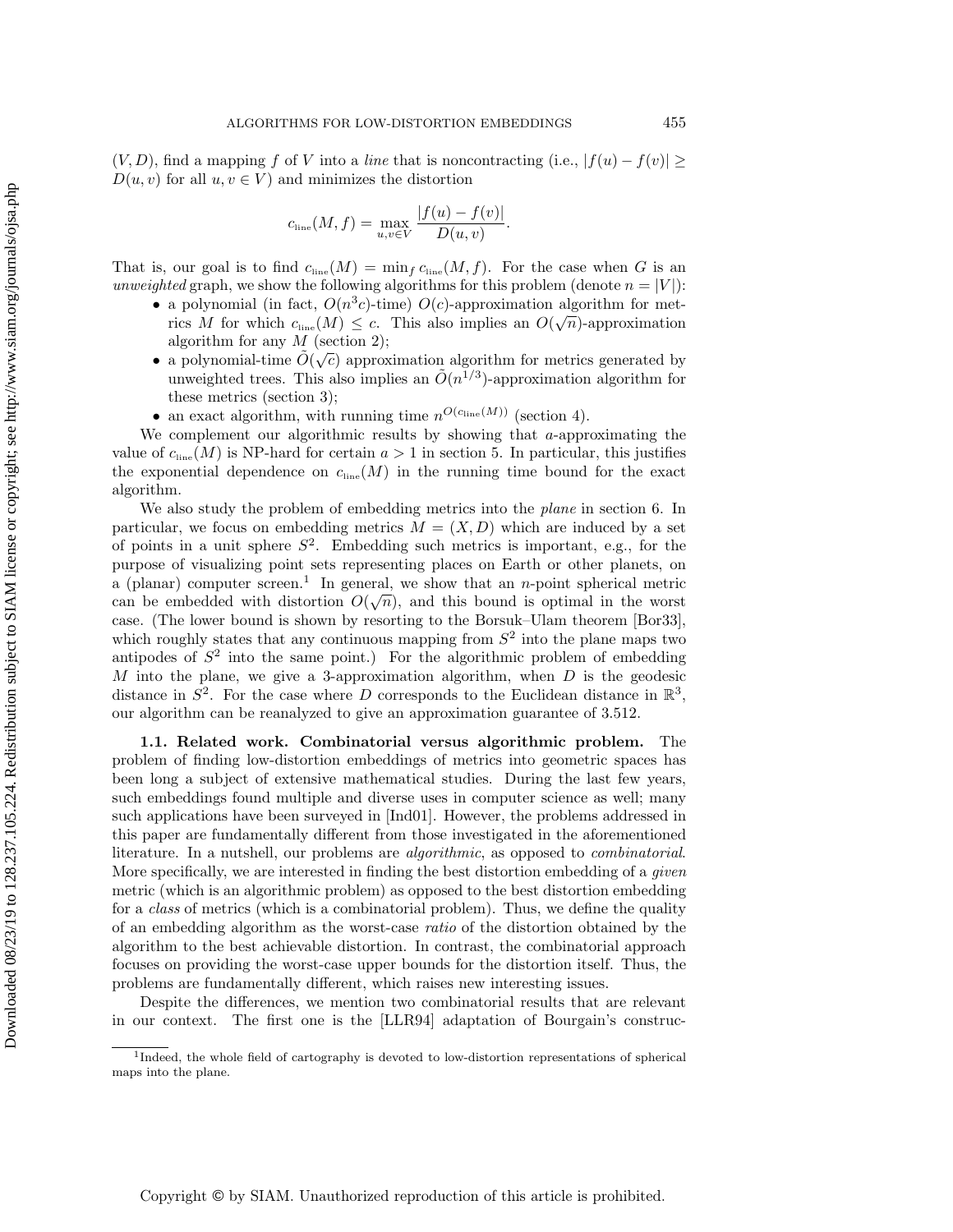tion [\[Bou85\]](#page-18-1) that enables embedding of an arbitrary metric into  $l_2^{O(\log^2 n)}$  with maximum multiplicative distortion  $O(\log n)$ . It should be noted, however, that for the applications mentioned earlier, the most interesting spaces happen to be of low dimension. Similarly, any metric can be embedded into d-dimensional Euclidean space with multiplicative distortion  $O(\min\left[n^{\frac{2}{d}}\log^{3/2}n, n\right])$  and no better than  $\Omega(n^{1/[(d+1)/2]})$ [\[Mat96\]](#page-19-7). However, the worst-case guarantees are rather large for small d, especially for the case  $d = 1$  that we consider here.

Previous work on the algorithmic problem. To our knowledge there have been few algorithmic embedding results. Hastad, Ivansson, and Lagergren, gave a 2-approximation algorithm for embedding an arbitrary metric into a line R, when the maximum additive two-sided error was considered; that is, the goal was to optimize the quantity  $\max_{u,v} ||f(u)-f(v)|-D(u,v)|$ . They also showed that the same problem cannot be approximated within  $4/3$  unless  $P = NP$  [\[HIL98,](#page-18-2) [Iva00\]](#page-19-8). Bădoiu extended the algorithm to the 2-dimensional plane with maximum two-sided additive error when the distances in the target plane are computed using the  $l_1$  norm [B03]. Badoiu, Indyk and Rabinovich [\[BIR03\]](#page-18-4) gave a weakly-quasi-polynomial time algorithm for the same problem in the  $l_2$  norm.

In general, one can choose nongeometric metric spaces to serve as the host space. For example, in computational biology, approximating a matrix of distances between different genetic sequences by an ultrametric or a tree metric allows one to retrace the evolutionary path that led to formation of the genetic sequences. Motivated by these applications Farach-Colton and Kannan show how to find an ultrametric T with minimum possible maximum additive distortion [\[FCKW93\]](#page-18-5). There is also a 3 approximation algorithm for the case of embedding arbitrary metrics into weighted tree metrics to minimize the maximum additive two-sided error [\[ABFC](#page-18-6)+96]. [\[Dha04\]](#page-18-7) recently gave an  $O(\log^{1/p} n)$ -approximation for embedding arbitrary *n*-point metrics into the line to minimize the  $\ell_p$  norm of the two-sided error vector

$$
||f(u) - f(v)| - D(u, v)|.
$$

Distortion versus bandwidth. In the context of unweighted graphs, the notion of minimum distortion of an embedding into a line is closely related to the notion of a graph bandwidth. Specifically, if the noncontraction constraint  $|f(u)-f(v)| \ge D(u, v)$ is replaced by a constraint  $|f(u) - f(v)| \geq 1$  for  $u \neq v$ , then  $c_{\text{line}}(M(G))$  becomes precisely the same as the bandwidth of the graph G.

There are several algorithms that approximate the bandwidth of a graph [\[Fei00,](#page-18-8) [Gup00\]](#page-18-9). Unfortunately, they do not seem applicable in our setting, since they do not enforce the noncontraction constraint for all node pairs. However, in the case of exact algorithms the situation is quite different. In particular, our exact algorithm for computing the distortion is based on the analogous algorithm for the bandwidth problem by Saxe [\[Sax80\]](#page-19-9).

More recent work. Since the conference version of this paper appeared, several results on exact and approximation algorithms for minimum distortion embeddings have been obtained. Most notably, embeddings for general metrics into the real line were obtained in [\[BCIS05,](#page-18-10) [NR15\]](#page-19-10). For the case where the spread is polynomial and the optimum distortion is constant, the results in [\[NR15\]](#page-19-10) give a quasi-polynomial exact algorithm and a polynomial time  $O(1)$ -approximation. It has also been shown that for unweighted graphs the problem of minimum distortion embedding into the line is fixed-parameter tractable, parameterized by the distortion  $[FFL+13]$  $[FFL+13]$ . Specifically, Fellows et al.  $[FFL+13]$  $[FFL+13]$  have shown that deciding whether an *n*-vertex graph admits an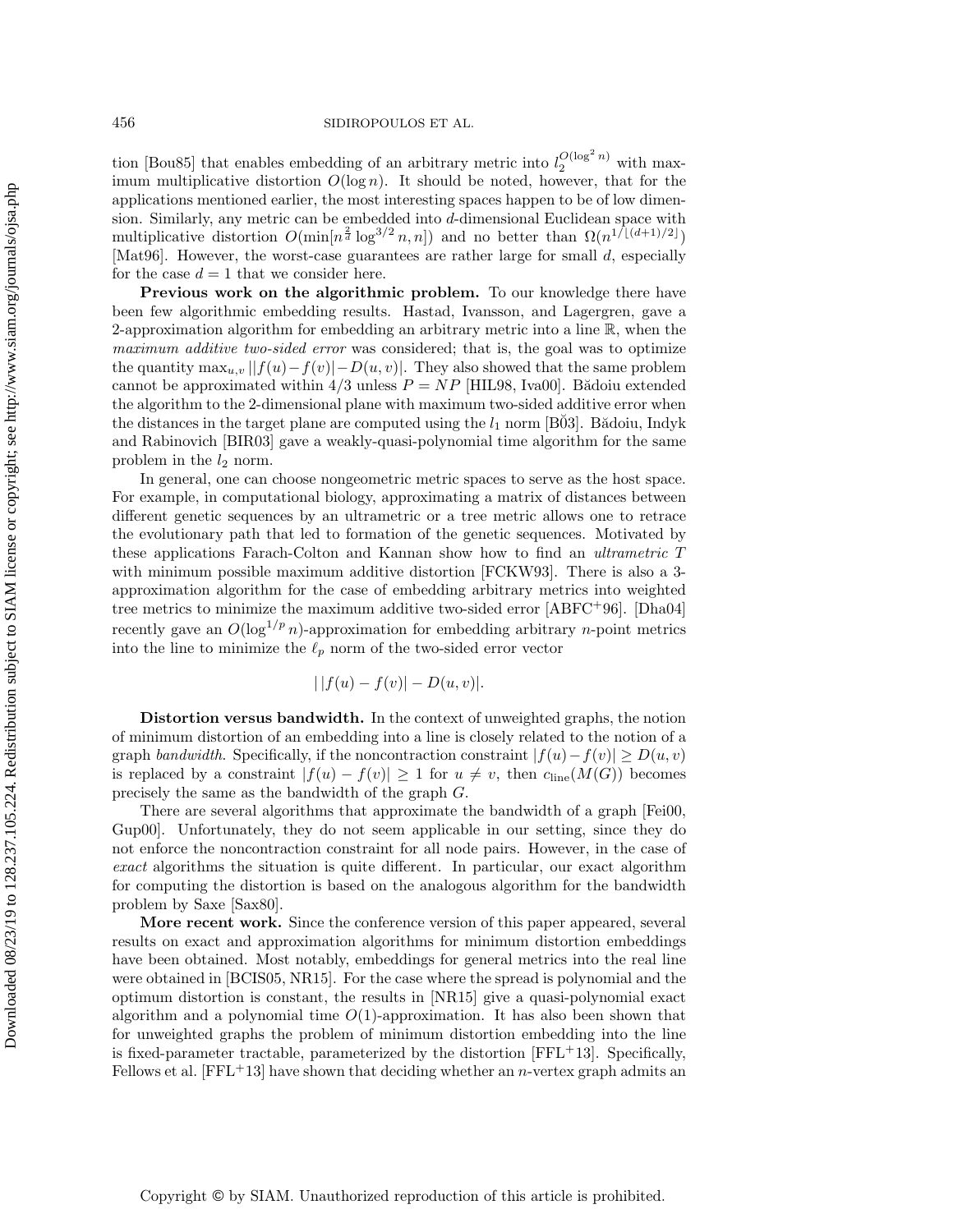embedding with distortion at most c can be done in time  $2^{O(c \log c)} n^{O(1)}$ . Furthermore Lokshtanov, Marx, and Saurabh [\[LMS18\]](#page-19-11) have shown that there is no algorithm with running time  $2^{o(c \log c)} n^{O(1)}$ , unless the exponential time hypothesis fails. An exact algorithm with running time  $2^{O(n)}$  has also been obtained [\[FLS09\]](#page-18-12). Finally, structural properties of minimum-distortion embeddings for unweighted trees into the line have been obtained in [\[CK11\]](#page-18-13).

There has also been a series of papers for the case of embedding into lowdimensional spaces. Approximation algorithms for embedding ultrametrics into constant-dimensional Euclidean space have been obtained [\[BCIS06,](#page-18-14) [OS08\]](#page-19-12). The algorithm in [\[BCIS06\]](#page-18-14) implies an  $O(1)$ -factor approximation when the optimum is constant, and the result in  $[OS08]$  is an  $O(\log n)$ -approximation for the case of polynomial spread. On the lower bound side, it has been shown by [\[MS10\]](#page-19-13) that for any fixed  $d \geq 3$ , it is NP-hard to approximate the minimum distortion embedding into d-dimensional Euclidean space within a factor better than  $\Omega(n^{\alpha/d})$  for some fixed  $\alpha > 0$ . Moreover, for any fixed  $d \geq 2$ , it is NP-hard to distinguish whether the minimum distortion is at most  $O(1)$ , or at least  $\Omega(n^{\beta/d})$ , for some fixed  $\beta$ . In [\[ESZ10\]](#page-18-15) it has been shown that for embedding into  $\mathbb{R}^2$ , it is NP-hard to distinguish whether the minimum distortion is at most c, or at least c', for some constants  $0 < c < c'$ .

Approximation algorithms for embedding into trees have also been considered. For the case of embedding the shortest-path metric of an unweighted graph, an  $O(1)$ approximation for the case of constant distortion has been obtained [\[BIS07\]](#page-18-16). For the case of embedding general metrics into trees, the algorithm in [\[BIS07\]](#page-18-16) gives a  $n^{o(1)}$ -approximation for the case of constant distortion and polynomial spread.

We finally remark that many similar questions for computing a minimumdistortion bijection between two given finite metric spaces have also been considered [\[KRS09,](#page-19-14) [HP05,](#page-18-17) [PS05,](#page-19-15) [KS07\]](#page-19-16).

<span id="page-3-0"></span>2. An  $O(c)$ -approximation algorithm. We start by stating an algorithmic version of a fact proved in [\[Mat90\]](#page-19-17).

<span id="page-3-1"></span>LEMMA 1. Any shortest path metric over an unweighted graph  $G = (V, E)$  can be embedded into a line with distortion at most  $2n-1$  in time  $O(|V|+|E|)$ . Moreover the embedding is noncontracting, has expansion at most  $2n-1$ , and its image is contained inside an interval of length at most  $2n - 1$ .

*Proof.* Let  $T$  be a spanning tree of the graph. We replace every (undirected) edge of  $T$  with a pair of oppositely directed edges. Since the resulting graph is Eulerian, we can consider an Euler tour  $C$  in  $T$ . Starting from an arbitrary node, we embed the nodes in  $T$  according to the order that they appear in  $C$ , ignoring multiple appearances of a node, and preserving the distances in C. Clearly, the resulting embedding is noncontracting. Since  $C$  has length  $2n$ , it follows that the image of the embedding is contained inside an interval of length at most  $2n - 1$ , and thus the expansion is at most  $2n - 1$ . Therefore the distortion is at most  $2n - 1$ .  $\Box$ 

Note that the  $O(n)$  bound is tight, e.g., when G is a star or a cycle.

Let  $G = (V, E)$  be a graph, such that there exists an embedding of G with distortion c. The algorithm for computing an embedding of distortion at most  $O(c^2)$ is the following:

- 1. Let  $f_{OPT}$  be an optimal embedding of G (note that we just assume the existence of such an embedding without computing it). Guess nodes  $t_1, t_2 \in$ V, such that  $f_{OPT}(t_1) = \min_{v \in V} f_{OPT}(v)$ , and  $f_{OPT}(t_2) = \max_{v \in V} f_{OPT}(v)$ .
- 2. Compute the shortest path  $p = v_1, v_2, \ldots, v_L$  from  $t_1$  to  $t_2$ .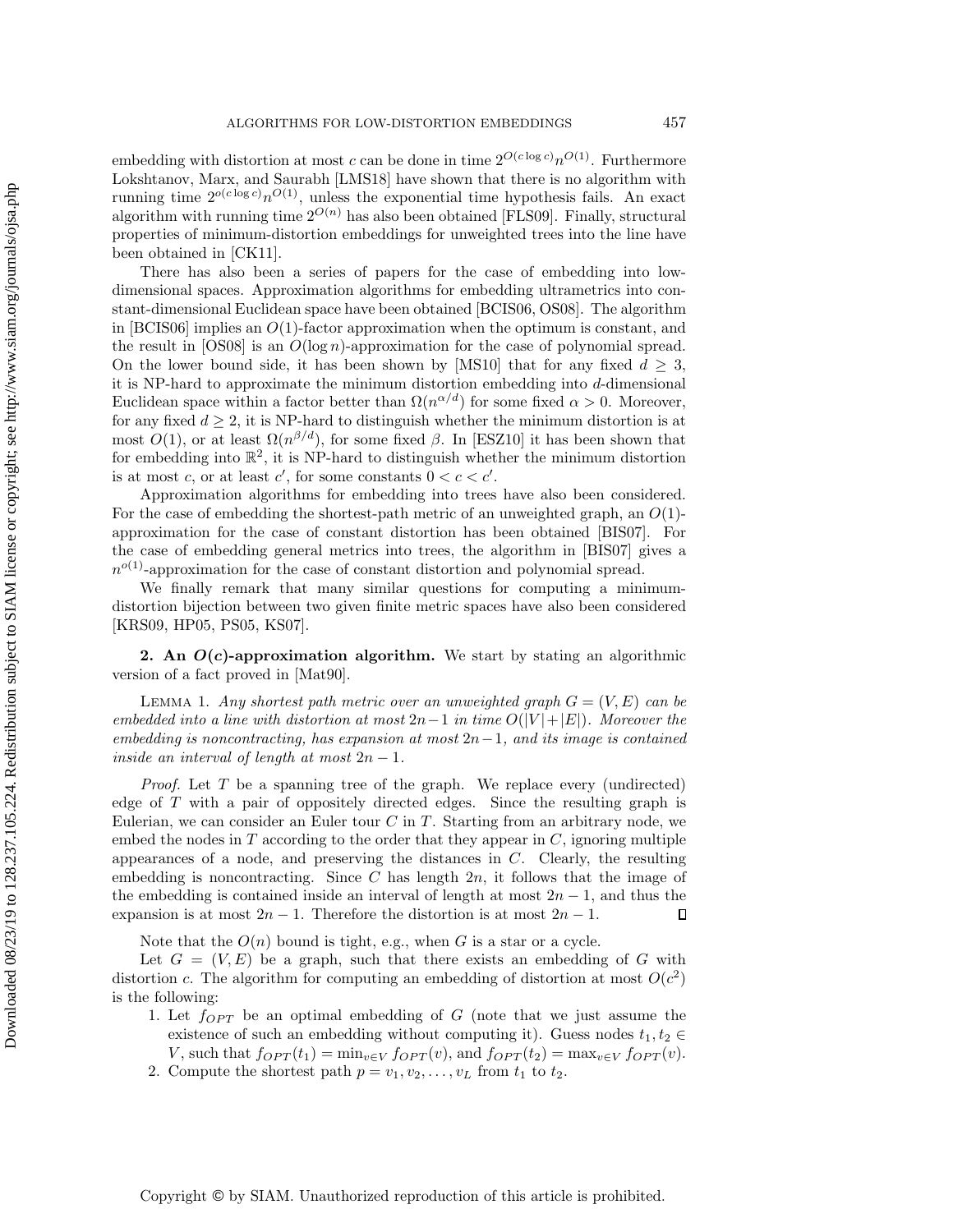<span id="page-4-1"></span>

FIG. 1. Depiction of the proof of Lemma [3.](#page-4-0) The points in  $f_{OPT}(\{v_i, \ldots, v_{i+c-1}\})$  and  $f_{OPT}(V_i \cup \cdots \cup V_{i+c-1})$  are depicted as black and white disks, respectively.

3. Partition V into disjoint sets  $V_1, V_2, \ldots, V_L$ , such that for each  $u \in V_i$ ,

$$
D(u, v_i) = \min_{1 \le j \le L} D(u, v_j).
$$

Break ties so that each  $V_i$  is connected.

4. For  $i = 1, ..., L$ , compute a spanning tree  $T_i$  of the subgraph induced by  $V_i$ , rooted at  $v_i$ . Embed the nodes of  $V_i$  as in the proof of Lemma [1,](#page-3-1) leaving a space of length  $|V_i| + |V_{i+1}| + 1$  between the nodes of  $V_i$  and  $V_{i+1}$ .

<span id="page-4-2"></span>LEMMA 2. For every  $i, 1 \le i \le L$ , and for every  $x \in V_i$ , we have  $D(v_i, x) \le c/2$ .

*Proof.* Assume that the assertion is not true. That is, there exists  $v_i$ , and  $x \in V_i$ , such that  $D(x, v_i) > c/2$ . Consider the optimal embedding  $f_{OPT}$ . By the fact that  $v_1$  and  $v_L$  are the leftmost and rightmost embedded nodes in the embedding  $f_{OPT}$ , it follows that there exists  $j, 1 \leq j \leq L$ , such that  $f_{OPT}(x)$  lies between  $f_{OPT}(v_j)$  and  $f_{OPT}(v_{j+1})$ . Without loss of generality (w.l.o.g.), assume that  $f_{OPT}(v_j) < f_{OPT}(x) < f_{OPT}(v_{j+1})$ . Since  $x \in V_i$ , we have  $|f_{OPT}(v_{j+1}) - f_{OPT}(v_j)| =$  $f_{OPT}(v_{j+1})-f_{OPT}(x)+f_{OPT}(x)-f_{OPT}(v_j) \ge D(v_{j+1},x)+D(x,v_j) \ge 2D(x,v_i) > c.$ This is a contradiction, since the distortion of  $f_{OPT}$  is at most  $c$ .  $\Box$ 

<span id="page-4-0"></span>LEMMA 3. For every  $i, 1 \leq i \leq L-c+1$ , we have  $\sum_{j=i}^{i+c-1} |V_j| \leq 2c^2$ .

*Proof.* Assume that there exists i such that  $\sum_{j=i}^{i+c-1} |V_j| > 2c^2$ . We have

$$
\max_{i \leq j_1 < j_2 \leq i+c-1} |forr(v_{j_1}) - forr(v_{j_2})|
$$
\n
$$
\leq \max_{i \leq j_1 < j_2 \leq i+c-1} \left( \sum_{j=j_1}^{j_2-1} |forr(v_j) - forr(v_{j+1})| \right)
$$
\n
$$
\leq \max_{i \leq j_1 < j_2 \leq i+c-1} \left( \sum_{j=j_1}^{j_2-1} cD(v_j, v_{j+1}) \right)
$$
\n
$$
\leq c(c-1),
$$

where the first inequality follows by the triangle inequality, and the second line by the fact that  $f_{OPT}$  has expansion at most c. Moreover, since  $\sum_{j=i}^{i+c-1} |V_j| > 2c^2$ , we have  $\max_{u,w \in \bigcup_{j=i}^{i+c-1} V_j} |f_{OPT}(u) - f_{OPT}(w)| \ge 2c^2$ . In other words,  $f_{OPT}(\{v_i, \ldots, v_{i+c-1}\})$ is contained in some interval of length at most  $c(c-1)$ , while the minimum interval containing  $f_{OPT}(V_i \cup \cdots \cup V_{i+c-1})$  has length greater than  $2c^2$  (see Figure [1\)](#page-4-1). It follows that there exists  $u \in V_l$ , for some l, with  $i \leq l \leq i + c - 1$ , such that  $|f_{OPT}(v_l) - f_{OPT}(u)| \geq \frac{2c^2 - c(c-1)}{2} > c^2/2$ . Since the distortion is at most c, we have  $D(v_l, u) > c/2$ , contradicting Lemma [2.](#page-4-2)

<span id="page-4-3"></span>Lemma 4. The embedding computed by the algorithm is noncontracting.

*Proof.* Let  $x, y \in V$ . If x and y are in the same set  $V_i$ , for some i, then since the embedding computed by Lemma [1](#page-3-1) is noncontracting, we get  $|f(x) - f(y)| \ge D(x, y)$ .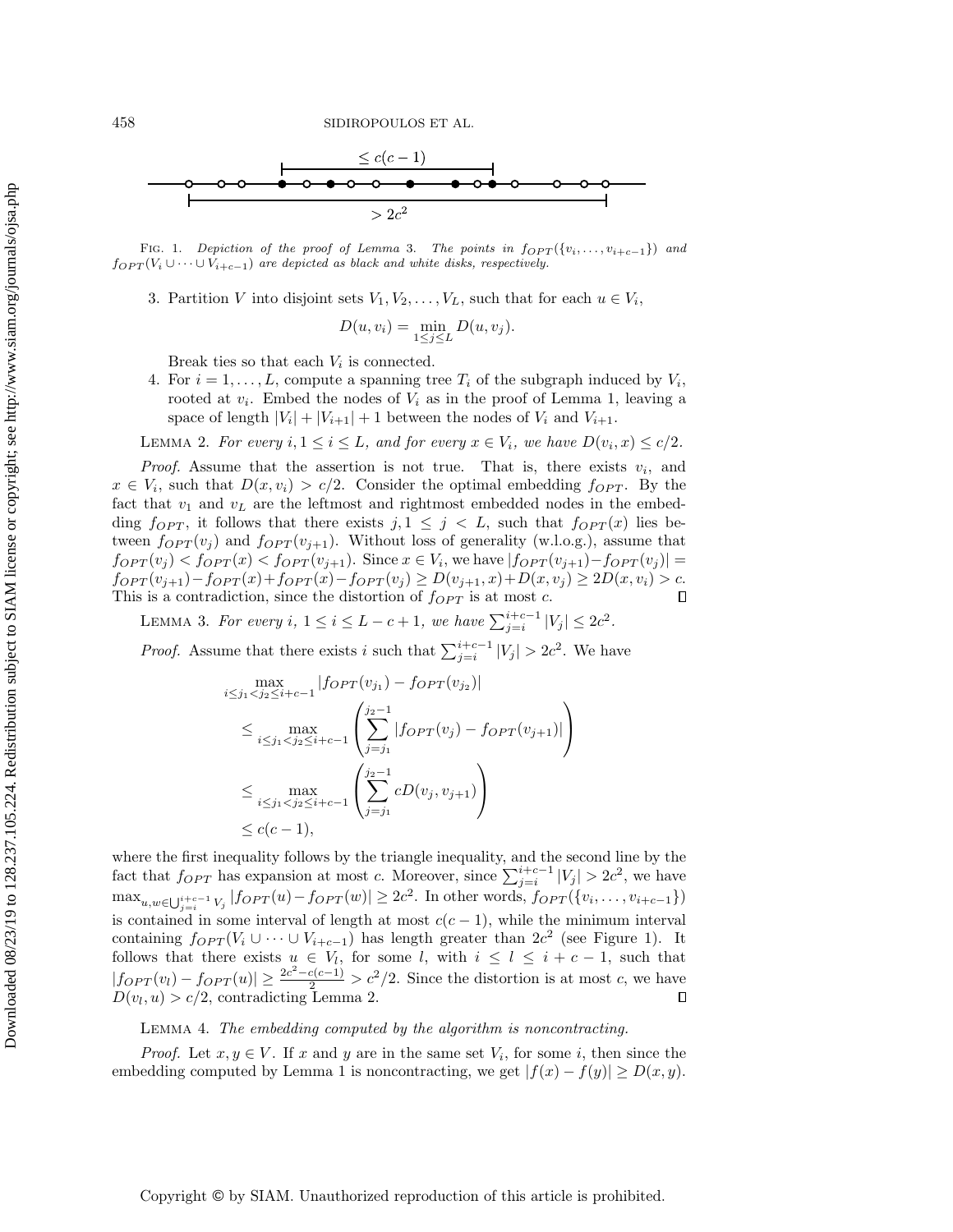Assume now that  $x \in V_i$  and  $y \in V_j$  for some  $i < j$ . We have

$$
|f(y) - f(x)| \ge \sum_{t=i}^{j-1} (|V_t| + |V_{t+1}| + 1)
$$
  
\n
$$
\ge |V_i| + (j - i) + |V_j|
$$
  
\n
$$
\ge D(x, v_i) + D(v_i, v_j) + D(v_j, y)
$$
  
\n
$$
\ge D(x, y).
$$

<span id="page-5-1"></span>Lemma 5. The expansion of the embedding computed by the algorithm is at most  $16c^2$ .

*Proof.* It suffices to show that for each  $\{x, y\} \in E$ ,  $|f(x) - f(y)| \leq 4c^2$ . Let  $x \in V_i$  and  $y \in V_j$ . Consider first the case  $|i - j| \leq 2c$ . We may assume w.l.o.g. that  $i \leq j$ . Then by Lemma [3](#page-4-0) we have  $\sum_{\ell=i}^{j} |V_j| \leq 4c^2$ . By Lemma [1](#page-3-1) we have that for each  $\ell \in \{i, \ldots, j\}, f(V_{\ell})$  is contained in some interval of length at most  $2|V_{\ell}|-1$ . Moreover, by the description of the algorithm, we have that for each  $\ell' \in \{i, \ldots, j-1\}$ , there is a gap of length  $|V_{\ell'}|+|V_{\ell'+1}|+1$  between  $f(V_{\ell'})$  and  $f(V_{\ell'+1})$ . Therefore  $f(V_i\cup\cdots\cup V_j)$  is contained in an interval of length at most  $\left(\sum_{\ell=i}^j 2|V_{\ell}|-1\right)+\left(\sum_{\ell'=i}^{j-1}|V_{\ell'}|+|V_{\ell'+1}|+1\right) \leq$  $4\sum_{\ell=i}^j |V_{\ell}| \leq 16c^2$ . Since  $\{x, y\} \subseteq V_i \cup \cdots \cup V_j$ , it follows that  $|f(x) - f(y)| \leq 16c^2$ , and thus the expansion is at most  $16c^2$  in this case.

Assume now that there exist nodes  $x \in V_i$  and  $y \in V_j$  with  $\{x, y\} \in E$  and  $|i - j| >$ 2c. By Lemma [2,](#page-4-2) we obtain that  $D(v_i, x) \leq c/2$  and  $D(y, v_j) \leq c/2$ , and thus by the triangle inequality we get  $|i - j| = D(v_i, v_j) \le D(v_i, x) + D(x, y) + D(y, v_j) \le c + 1$ , a contradiction.  $\Box$ 

We use the following straightforward lower bound on the optimal distortion, which will also be used in subsequent sections. The *local density*  $\Delta$  of G is defined as

$$
\Delta = \max_{v \in V, r \in \mathbb{R}_{>0}} \left\{ \frac{|B(v,r)| - 1}{2r} \right\},\,
$$

where  $|B(v,r)| = \{u \in V \mid d(u,v) \leq r\}$  denotes the ball of nodes within distance  $r$  from  $v$ . Intuitively, a high local density tells us that there are dense clusters in the graph, which will cause a large distortion. The following lemma formalizes this intuition.

<span id="page-5-0"></span>LEMMA 6 (local density). Let G denote a graph with local density  $\Delta$ . Then any map of G into the line has distortion at least  $\Delta$ .

*Proof.* Let  $f_{OPT}$  be any optimal embedding of distortion c. Suppose for the sake of contradiction that  $\Delta > c$ . Thus there exists some vertex u in G, and some  $r > 0$ , such that  $|B(u,r)| - 1 > 2rc$ . Let  $V^- = \{v \in B(u,r) : f_{OPT}(v) < f_{OPT}(u)\}\$ and  $V^+ = \{ v \in B(u,r) : f_{OPT}(v) > f_{OPT}(u) \}.$  We may assume w.l.o.g. that  $|V^-| \geq |V^+|$ , since otherwise we may consider the optimal embedding  $-f_{OPT}$ . Since  $|V^+ \cup V^-|$  =  $B(u,r) \setminus \{r\}$ , we get  $|V^-| \geq (|B(u,r)|-1)/2 > rc$ . Let  $V^- = \{v_1,\ldots,v_\ell\}$ , where  $f_{OPT}(v_1) < \cdots < f_{OPT}(v_\ell)$ . By the triangle inequality and the fact that  $f_{OPT}$  is noncontracting, we get

$$
|forr(v_1) - forr(u)| = |forr(v_\ell) - forr(u)| + \sum_{i=1}^{\ell-1} |forr(v_i) - forr(v_{i+1})|
$$
  
\n
$$
\geq \ell = |V^-| > rc \geq cD(v_1, u),
$$

which contradicts the fact that  $f_{OPT}$  has expansion at most c, and concludes the proof.  $\Box$ 

Copyright © by SIAM. Unauthorized reproduction of this article is prohibited.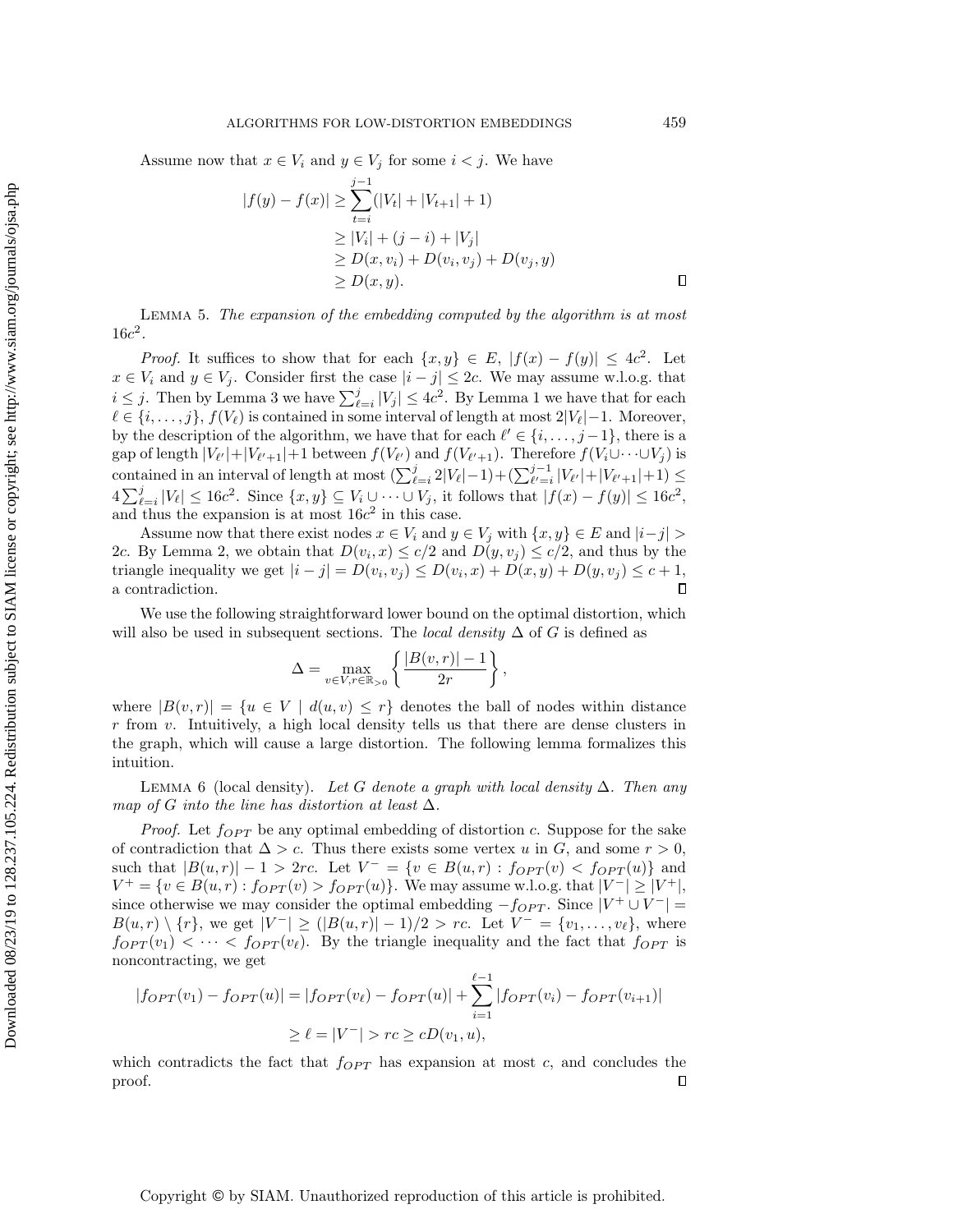<span id="page-6-1"></span>COROLLARY 1. The maximum degree of  $G$  is at most  $2c$ .

Proof. The proof follows immediately from Lemma [6](#page-5-0) by considering the local density for balls of radius  $r = 1$ .  $\Box$ 

Theorem 1. The described algorithm computes a noncontracting embedding of maximum distortion  $O(c^2)$  in time  $O(n^3c)$ .

Proof. By Lemmas [4](#page-4-3) and [5,](#page-5-1) it follows that the computed embedding is noncontracting and has distortion at most  $O(c^2)$ . In the beginning of the algorithm, we compute all-pairs shortest paths for the graph. Next, for each possible pair of nodes  $t_1$  and  $t_2$ , the described embedding can be computed in linear time. By Corollary [1](#page-6-1) we have  $|E| = O(cn)$ . Thus, the total running time is  $O(n^2|E|) = O(n^3c)$ .  $\Box$ 

THEOREM 2. There exists an  $O(\sqrt{n})$ -approximation algorithm for the minimum distortion embedding problem.

*Proof.* If the optimal distortion c is at most  $\sqrt{n}$ , then the described algorithm computes an embedding of distortion at most  $O(c\sqrt{n})$ . Otherwise, the algorithm described in Lemma [1](#page-3-1) computes an embedding of distortion  $O(n)$ . Thus, by taking the best of the above two embeddings, we obtain an  $O(\sqrt{n})$ -approximation.  $\Box$ 

<span id="page-6-0"></span>3. Better embeddings for unweighted trees. For the case of trees, we use a similar framework as for general graphs: we divide the tree along the path from  $t_1$  to  $t_2$  and obtain connected components  $V_1, \ldots, V_L$  each with  $\text{diam}(V_i) \leq c$  and  $\sum_{j=i}^{i+c-1} |V_j| \leq 2c^2$ . Instead of a spanning tree on each  $V_i$ , we give a more sophisticated embedding. We consider all the vertices in  $X_i = \bigcup_{j=i}^{i+c} V_j$  together. We also denote by  $T_i$  the subtree of T induced on  $X_i$ . Lemma [2](#page-4-2) gives the following bound on the diameter of the set  $X_i$ .

LEMMA 7. The diameter of the set  $X_j$  (for  $j = 1, 2, \ldots$ ) is at most 2c.

**3.1. Prefix embeddings.** We first prove that it suffices to consider embeddings where each prefix of the associated tour forms a connected component of the tree; this will allow us to considerably simplify all our later arguments.

<span id="page-6-2"></span>LEMMA 8 (prefix embeddings). Given any graph  $G$ , there exists an embedding of G into the real line with the following two properties:

- 1. Walking from left to right on the line, the set of points encountered up to a certain point forms a connected component of G.
- 2. The distortion of this map is at most twice the optimal distortion.

*Proof.* Consider the optimal embedding  $f^*$ , and let  $v_1, v_2, \ldots, v_n$  be the order of the points in this embedding. (We will blur the distinction between a vertex  $v$ and its image  $f^*(v)$  on the line.) W.l.o.g., we can assume that the distance between any two adjacent points  $v_i$  and  $v_{i+1}$  in this embedding is their shortest path distance  $D(v_i, v_{i+1}).$ 

Let i be the smallest index such that  $\{v_1, v_2, \ldots, v_i\}$  does not form a connected subgraph; hence, there exists some vertex on every  $v_{i-1}-v_i$  path that has not yet been laid out. We pick a shortest path P, take the vertex w in  $P \setminus \{v_1, v_2, \ldots, v_{i-1}\}\)$  closest to  $v_{i-1}$ , and place it at distance  $D(v_{i-1}, w)$  to the right of  $v_{i-1}$  in the embedding. We repeat this process until property 1 is satisfied; it remains to bound the distortion we have introduced.

Note that the above process moves each vertex at most once, and only moves vertices to the left. We claim that each vertex is moved by at most distance  $c$ , where  $c$  is the optimal distortion. Indeed, consider a vertex  $w$  that is moved when addressing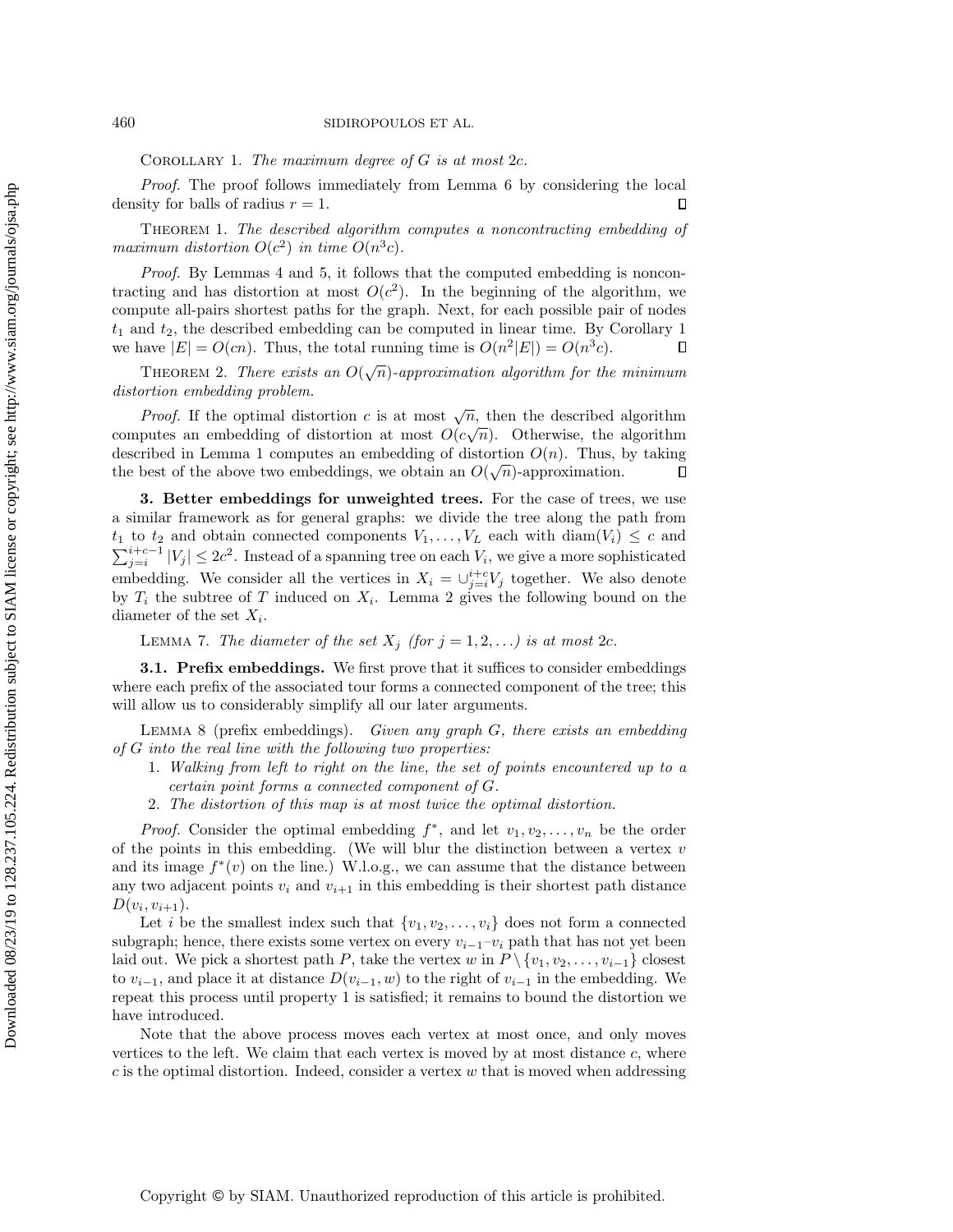the  $v_{i-1}-v_i$  path, and let  $v_k$  be a neighbor of w among  $v_1, \ldots, v_{i-1}$ . Note that the distance  $|f^*(v_k) - f^*(w)|$  between these two vertices is at most c in the optimal embedding. Since w stays to the right of  $v_k$ , the distance by which w is moved is at most c.

In short, though the above alterations move vertices to the left, while keeping others at their original locations in  $f^*$ , the distance between the endpoints of an edge increases by at most c. Since the distance  $|f^*(v) - f^*(u)|$  was at most c to begin with, we end up with an embedding with distortion at most 2c, proving the lemma.  $\Box$ 

Henceforth, we will only consider embeddings that satisfy the properties stated in Lemma [8.](#page-6-2) The bound on the increase in distortion is asymptotically best possible: for the case of the *n*-vertex star  $K_{1,n-1}$ , the optimal distortion is  $\approx n/2$ , but any prefix embedding has distortion at least  $n-2$ .

3.2. The embedding algorithm. In this section, we give an algorithm which **5.2.** The embedding algorithm. In this section, we give an algorithm which embeds trees with distortion  $O(g(c))$ , where  $g(c) = 2\Delta\sqrt{c \log c} + c$ ,  $\Delta$  is the local density, and c the optimal distortion.

We first describe an embedding of  $X_i$ , for any integer j. At the end of this section we explain how these embeddings can be combined to obtain an embedding of T. In order to simplify notation, we fix some integer j and focus on the set  $X_j$  and the tree  $T_j$ .

The algorithm proceeds in rounds: in round i, we lay down a set  $Z_i$  with about  $g(c)$  vertices. To ensure that the neighbors of vertices are not placed too far away from them, we enforce the condition that the vertices in  $Z_i$  include all the neighbors of vertices in  $\cup_{i\leq i}Z_i$  that have not already been laid out.

It is this very tension between needing to lay out a lot of vertices and needing to ensure their neighbors can be laid out later on, that leads to the following algorithm. In fact, we will mentally separate the action of laying out the neighbors of previously embedded vertices (which we call the breadth first search (BFS) part) of the round) from that of laying out new vertices (which we call the depth first search (DFS) part).

We assume that we know the leftmost vertex  $r$  in the prefix embedding; we can just run over all the possible values of r to handle this assumption. Let  $N(X)$  denote the set of neighbors of vertices in a set  $X \subseteq V$ .

We define a *light path ordering* on the vertices of the tree  $T_j$ . If  $T_{j+1}$  is empty, then the light path ordering is a DFS ordering which starts at root r of  $T_j$  and at each point enters a subtree with the smallest number of vertices in it. Otherwise, if  $T_{j+1}$ is nonempty, let  $v^*$  be the vertex of  $T_j$  that has the root of  $T_{j+1}$  as a child; then the light path ordering is a DFS ordering which starts at root  $r$  of  $T_i$  and at each point considers the following three cases: (i) if  $v^*$  is not a descendant of the current vertex then it enters a subtree with the smallest number of vertices in it; (ii) if  $v^*$  is the only descendant then it enters the subtree rooted at  $v^*$ ; and (iii) otherwise it enters the subtree with the smallest number of vertices, excluding the subtree rooted at  $v^*$ .

For some  $Y \subset X_j$ , we define the *induced spanning tree on* Y to be the minimum subtree T' of T that contains all the vertices in Y. We remark also that  $T' \subseteq T_j$ . We also define the span of the induced spanning tree on  $Y$ , or simply the span of  $Y$ , to be the number of vertices in  $T'$ .

Initially, we consider all vertices as being not *visited*. At certain points during the execution of the algorithm some vertices are marked as visited; we say that the algorithm visits those vertices at that point of the execution.

The embedding is computed inductively, from left to right, as follows. The algorithm proceeds in iterations. During each iteration, the algorithm computes the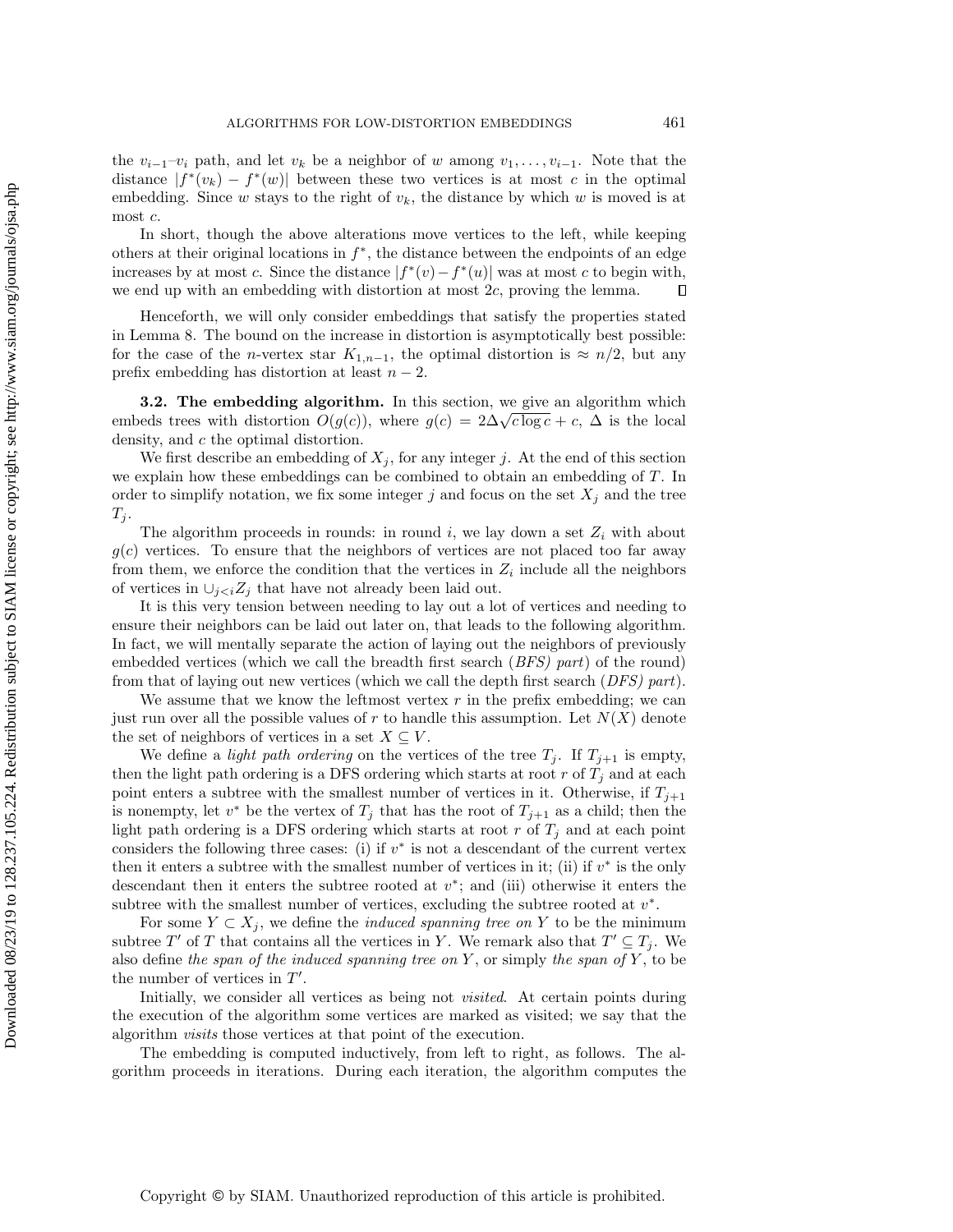embedding of two new subsets of vertices. For a subset  $Y$ , we say that the algorithm visits Y to denote the following procedure: We compute the induced spanning tree  $T'$  on Y; we then compute an embedding  $f_Y$  of  $T'$  using the algorithm in Lemma [1;](#page-3-1) finally, we extend the current embedding to Y by placing the image of  $f<sub>Y</sub>$  to the right of the image of the current embedding, leaving the minimum possible gap to ensure that the resulting map is noncontracting.

Algorithm Tree-Embed.

1. let  $C \leftarrow \{r\}$  denote the set of vertices

already visited. Set  $i \leftarrow 1$ .

2. while  $C \neq V(T_i)$  do

(Round i BFS)

3. Visit all vertices in  $N(C) \setminus C$ ; let  $C \leftarrow C \cup N(C)$ 

(Round i DFS)

4. set B to be a set of the first  $q(c)$  vertices of  $V(T_i) \setminus C$  in the light path ordering that have not yet been visited. Visit all vertices in B; let  $C \leftarrow C \cup B$ . Set  $i \leftarrow i + 1$ . endwhile

 $\sqrt{c \log^{-1} c}$  iterations. LEMMA 9 (number of rounds). The algorithm Tree-Embed requires at most

*Proof.* By the very definition of the algorithm, the set C grows by at least  $g(c)$ in every iteration. Note that the diameter of the tree is bounded by  $2c$  and its local density is  $\Delta$ . Therefore, the number of nodes in the tree is at most 2 $\Delta c$ . Hence, within  $(2\Delta c)/g(c) \leq \sqrt{c \log^{-1} c}$  iterations, all vertices of the tree will be visited.  $\Box$ 

The heart of the proof is to show that visiting the vertices in steps 3 and 4 does not incur too much distortion; it may be the case that the size of  $N(C) \setminus C$  may be too large, or even that these vertices may be separated very far from each other.

<span id="page-8-0"></span>LEMMA 10 (span of boundary). The span of  $N(C) \setminus C$  is at most  $g(c)$ .

*Proof.* Consider the set  $C_i$  of vertices that have been visited by round i. Consider a vertex x visited in round j of the DFS for some  $j \leq i$ . Note that the children of the vertex x will be visited after x. We say that x is a branching point if not all the children of x were visited in the same round as  $x$ . The branching point  $x$  is active after round  $i$  if at least one of the vertices below it has not been visited by round  $i$ ; otherwise it is *inactive*. We claim that all the active branching points in  $C_i$  lie on some root-leaf path. This follows because the light path ordering is a DFS ordering. Therefore, if some vertices below a branching point  $x$  have not been visited, then the DFS part of the algorithm will not visit a different subtree.

Note that each active branching point (except possibly the lowest one) has at least two children and the algorithm visits the child which has a smaller number of vertices in its subtree. Recall that the size of the tree is bounded by  $2c^2$  by Lemma [3.](#page-4-0) Therefore, the number of active branching points on a root to leaf path is at most  $2 \log c + 1$ .

We claim that every node in  $N(C_i) \setminus C_i$  is within a distance of  $i + 1$  of some active branching point. We prove this by induction on  $i$ . Before the first round, this property is true, since  $C_0 = \{r\}$ . Now assume the property for  $i-1$  and consider a vertex  $v \in N(C_i) \setminus C_i$ . Let u be the neighbor of v such that  $u \in C_i$ . If u was visited in round i of the DFS, then  $u$  is an active branching point, since its child  $v$  has not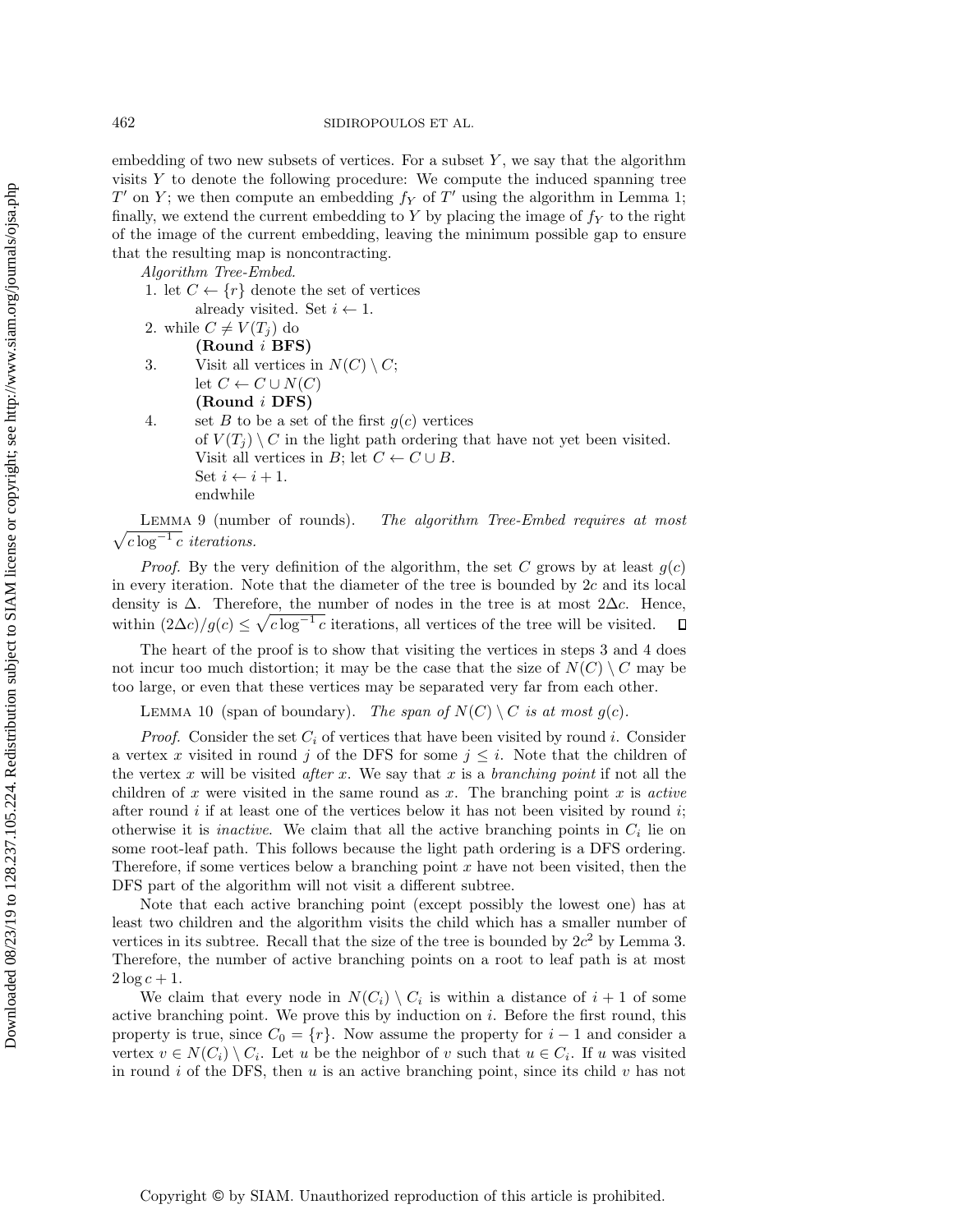been visited in the same round. Otherwise, if  $u$  was visited in round  $i$  of the BFS, then u is within distance i of some branching point x. Since v is below x and has not been visited after round  $i$ , the branching point x must be active. Therefore,  $v$  is within distance  $i + 1$  from some active branching point.

Consider an active branching point x and let  $N_x$  contain the points from  $N(C_i)\backslash C_i$ that are within distance  $i + 1$  from x. Then, we can bound the span of the induced tree on  $N_x$  using the local density bound. The number of vertices in the induced tree on  $N_x$  is bounded by  $(i + 1)\Delta$ . Thus, for each active branching point, the number of vertices in the induced tree is bounded by  $\Delta\sqrt{c \log^{-1} c}$ . Since there are  $2 \log c + 1$ branching points overall, the sum of spans over all the active branching points is at branching points overall, the sum of spans over all the active branching points is at most  $2\Delta\sqrt{c\log c}$ . Note that all the active branching points are on a single root-leaf path. Therefore, connecting all the branching points in  $N(C_i) \setminus C_i$  requires only a path of length c. Hence, the total span of vertices in  $N(C_i)\backslash C_i$  is bounded by  $g(c)$ .

<span id="page-9-0"></span>Lemma 11. The span of the set of vertices visited in any iteration is bounded by  $2g(c).$ 

Proof. From Lemma [10,](#page-8-0) the span of the vertices visited in step 3 of the algorithm is bounded by  $g(c)$ . The number of new vertices visited in step 4 of the algorithm is bounded by  $g(c)$ . Since, we visit a set of connected components, their span is bounded by  $g(c)$  + span( $N(C) \setminus C$ ). Therefore, the span of the vertices visited in each iteration is bounded by  $2g(c)$ .  $\Box$ 

Lemma 12. The distortion of the embedding produced by Algorithm Tree-Embed is at most  $O(g(c))$ .

Proof. First we argue that the embedding is noncontracting. For each subset of vertices Y such that the algorithm visits Y at some iteration, the image of Y is given by (a translation of) the embedding computed in Lemma [1,](#page-3-1) and is thus noncontracting. By the description of the visiting process we have that the images of the maps for different such sets  $Y$  are combined inductively by leaving a sufficiently large gap to ensure that the resulting map is noncontracting. By induction on the number of subsets that the algorithm visits, it follows that the final map is noncontracting.

During any iteration, the algorithm visits two subsets of vertices. By Lemma [11,](#page-9-0) each of these subsets has span at most  $O(g(c))$ . Since the embedding obtained by visiting a subset Y is constructed by following a traversal of the induced spanning tree on  $Y$ , arguing as in the proof of Lemma [1,](#page-3-1) it follows that its image is contained inside some interval of length  $O(g(c))$ . It follows that the image of the set of vertices visited in the same iteration is contained in some interval of length  $O(q(c))$ . Therefore, the distortion of any pair of vertices that are visited in the same iteration is at most  $O(g(c))$ . So, consider an edge  $\{x, y\}$  such that x and y were visited in different iterations. Note that step 1 of the algorithm ensures that if  $x$  is visited in iteration i, then y is visited in iteration  $i + 1$ . Therefore, the distance between x and y in the embedding is bounded by  $O(g(c))$ . Hence, the distortion is bounded by  $O(g(c))$ .  $\Box$ 

Concatenating the embeddings. In order to concatenate the embeddings of  $X_1, X_2, \ldots$ , it is enough to observe that since the input graph is a tree, there is only one edge connecting components  $X_i$  and  $X_{i+1}$  for all i. Let  $\{x, x'\}$  be this edge, with  $x \in X_i, x' \in X_{i+1}$ . By the definition of the light path ordering we have that x is visited during the last iteration of the Algorithm Tree-Embed. This makes sure that the distortion of the edge  $\{x, x'\}$  is smaller than  $O(g(c))$ . Thus we get the following result.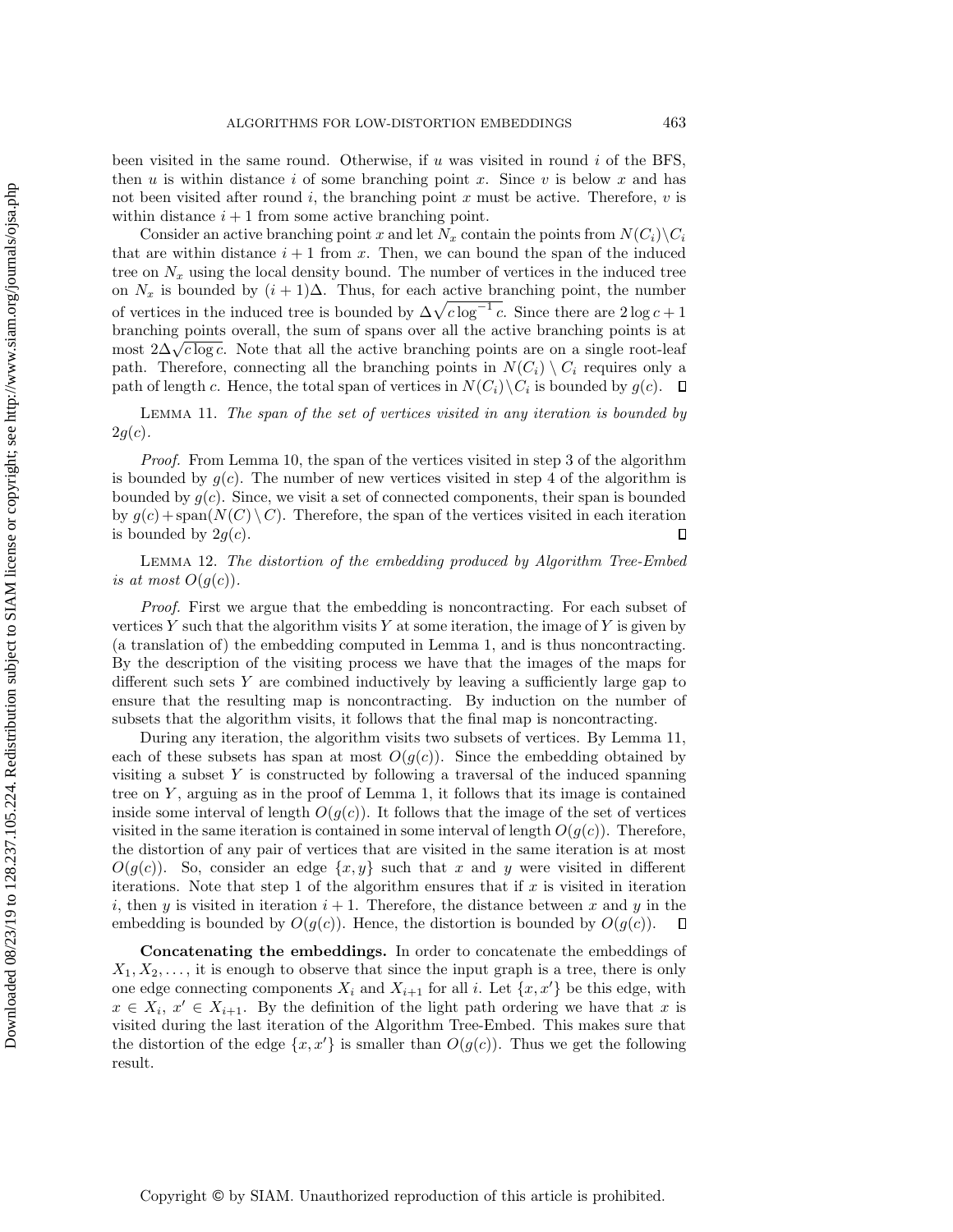THEOREM 3. There is a polynomial time algorithm that finds an embedding of an **THEOREM 3.** There is a polynomial time algorithm  $O(\Delta\sqrt{c \log c} + c)$ .

Corollary 2. There is a polynomial time algorithm that finds an embedding of an unweighted tree with distortion within a factor  $O((n \log n)^{1/3})$  of the optimal distortion.

<span id="page-10-0"></span>4. A dynamic programming algorithm for graphs of small distortion. Given a connected simple graph  $G = (V, E)$  and an integer c, we consider the problem of deciding whether there exists a noncontracting embedding of G into the integer line with maximum distortion at most c.

Note that the maximum distance between any two points in an optimal embedding can be at most  $c(n-1)$ , and there always exists an optimal embedding with all the nodes embedded into integer coordinates. W.l.o.g., in the rest of this section, we will only consider embeddings of the form  $f: V \to \{0, 1, \ldots, c(n-1)\}\)$ . Furthermore, if G admits an embedding of distortion  $c$ , then the maximum degree of  $G$  is at most 2c. Thus, we may also assume that  $G$  has maximum degree  $2c$ .

DEFINITION 1 (partial embedding). Let  $V' \subseteq V$ . A partial embedding on V' is *a function*  $g: V' \to \{0, 1, ..., c(n-1)\}.$ 

DEFINITION 2 (feasible partial embedding). Let  $f$  be a partial embedding on  $V'$ . f is called feasible if there exists an embedding g of distortion at most c, such that for each  $v \in V'$ , we have  $g(v) = f(v)$ , and for each  $u \notin V'$ , it is  $g(u) > \max_{w \in V'} f(w)$ .

DEFINITION 3 (plausible partial embedding). Let f be a partial embedding on  $V'$ . f is called plausible if

- for each  $u, v \in V'$ , we have  $|f(u) f(v)| \ge D(u, v)$ ;
- for each  $u, v \in V'$ , if  $\{u, v\} \in E$ , then  $|f(u) f(v)| \leq c$ ;
- let  $L = \max_{v \in V'} f(v)$ . For each  $u \in V'$ , if  $f(u) \leq L c$ , then for each  $w \in V$ such that  $\{u, w\} \in E$ , we have  $w \in V'$ .

<span id="page-10-1"></span>Lemma 13. If a partial embedding is feasible, then it is also plausible.

*Proof.* Let f be a partial embedding over  $V'$ , such that f is feasible, but not plausible, and let  $L = \max_{v \in V'} f(v)$ . It follows that there exists  $\{u, w\} \in E$ , with  $u \in V'$ , such that  $f(u) \leq L - c$  and  $w \notin V'$ . Since f is feasible, there exists an embedding g of distortion at most c, satisfying  $g(u) = f(u) \leq L - c$ , and  $g(w) > L$ . Thus,  $|g(u) - g(w)| > c$ , a contradiction.  $\Box$ 

We now introduce the notion of an *active region*. Intuitively, this is a small piece of information  $a(f)$ , defined for some plausible partial embedding f, such that  $a(f)$ uniquely defines the domain of  $f$ , and is enough to decide whether  $f$  is feasible. This allows us to avoid enumerating the set of all plausible partial embeddings, and instead focus on the set of all active regions; as we shall see, this is a significant smaller set.

DEFINITION 4 (active region). Let f be a partial embedding over  $V'$ . The active region of f is a pair  $(X, Y)$ , where  $X = \{(u_1, f(u_1)), \ldots, (u_{|X|}, f(u_{|X|}))\}$ , with  $|X| \le$  $\min\{2c+1, |V'|\}$ , where  $\{u_1, \ldots, u_{|X|}\} \subseteq V'$ , such that

$$
f(u_i) = \max_{u \in V' \setminus \{u_{i+1},...,u_{|X|}\}} f(u),
$$

and Y is the set of all edges in E having exactly one endpoint in  $V'$ .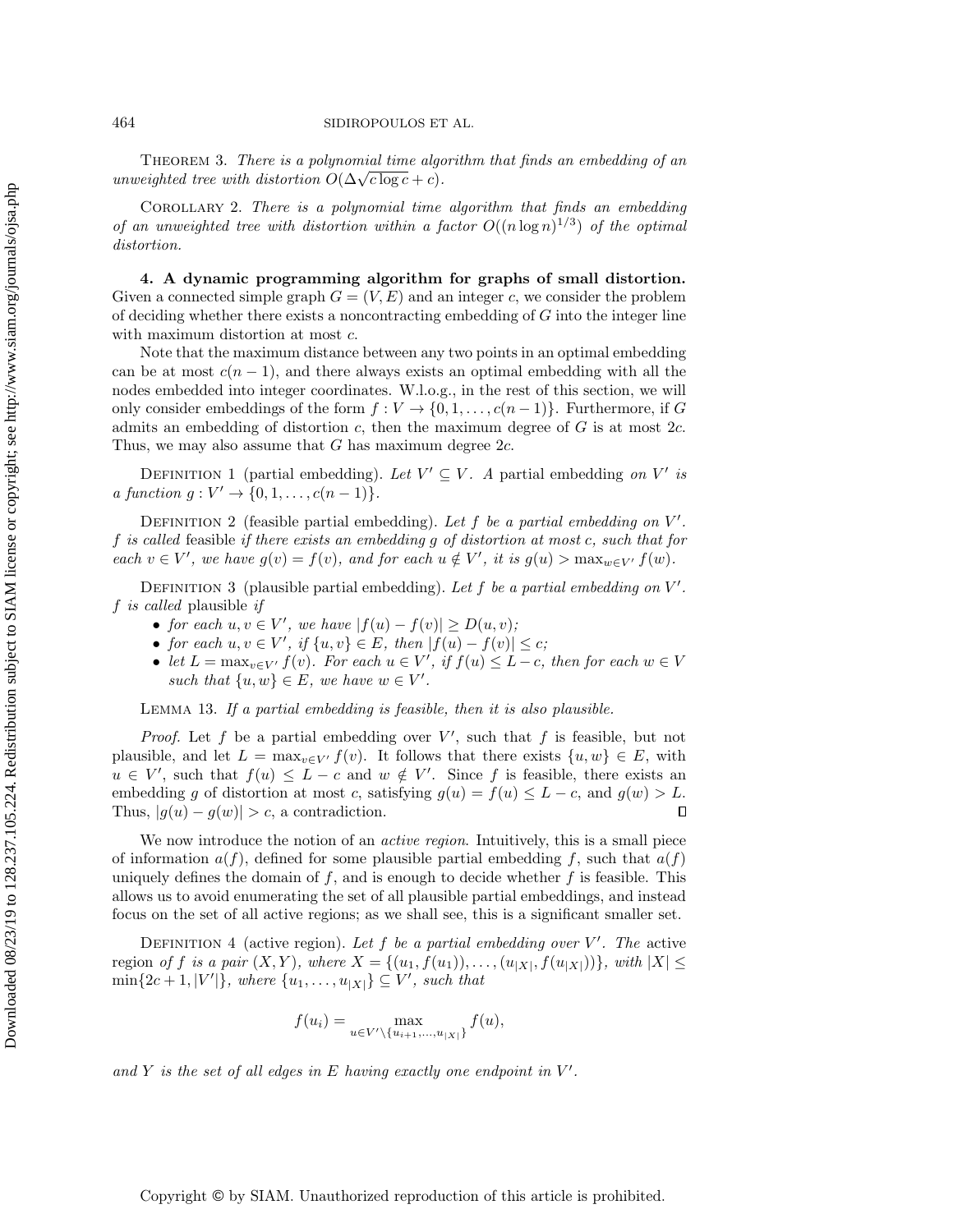<span id="page-11-0"></span>LEMMA 14. Let  $f_1$  be a plausible partial embedding over  $V_1$  and  $f_2$  be a plausible partial embedding over  $V_2$ . If  $f_1$  and  $f_2$  have the same active region, then

- $V_1 = V_2$ ;
- $f_1$  is feasible if and only if  $f_2$  is feasible.

*Proof.* Let  $L = \max_{v \in V'} f(v)$ . To prove that  $V_1 \subseteq V_2$ , assume, for the sake of contradiction, that there exists  $v \in V_1 \setminus V_2$ . Let p be a path starting at v, and terminating at some node in  $V_1 \cap V_2$ ; note that such a path exists because every vertex in  $V_1$  has some path that leads to a vertex in the active region, and every vertex in the active region must be in  $V_1 \cap V_2$ . Let v'' be the first node in  $V_1 \cap V_2$  visited by p, and  $v' \in V_1 \setminus V_2$  be the node visited exactly before  $v''$ . Since  $v' \in V_1 \setminus V_2$ , it follows that v' does not appear in the active region, and thus  $f_1(v') < L - 2c$ . Furthermore, by the definition of a plausible partial embedding, since the edge  $\{v'', v'\}$  has exactly one endpoint in  $V_2$ , it follows that  $f_2(v'') > L - c$ . Since  $f_1$  and  $f_2$  have the same active regions, and  $v''$  appears in this active region, it follows that  $f_1(v'') = f_2(v'')$ . We thus obtain that  $|f_1(v') - f_1(v'')| = |f_1(v') - f_2(v'')| > c$ , contradicting the fact that  $f_1$  is plausible. Similarly we can show that  $V_2 \subseteq V_1$ , and thus  $V_1 = V_2$ .

Assume now that  $f_1$  is feasible, thus there exists an embedding  $g_1$  of distortion at most c, such that for each  $v \in V_1$ , we have  $f_1(v) = g_1(v)$ , and for each  $v \notin V_1$ , we have  $g_1(v) > L$ . Consider the embedding  $g_2$ , where  $g_2(u) = f_2(u)$  if  $u \in V_2$ , and  $g_2(u) = g_1(u)$  otherwise. It suffices to show that  $g_2$  is noncontracting and has distortion at most c.

If  $g_2$  has distortion more than c, then since  $f_2$  is a plausible partial embedding, and  $g_1$  has distortion at most c, it follows that there exists an edge  $\{u, w\}$ , with  $u \in V_2$  and  $w \notin V_2$ , such that  $|g_2(u) - g_2(w)| > c$ . Since the edge  $\{u, w\}$  has exactly one endpoint in  $V_2$ , it follows that  $f_2(u) > L - c$ , and thus u is in the active region, and  $f_2(u) = f_1(u)$ . Thus, we obtain that  $|g_1(u) - g_1(w)| = |g_2(u) - g_2(w)| > c$ , a contradiction. Thus,  $g_2$  has distortion at most c, and  $f_2$  is feasible.  $\Box$ 

<span id="page-11-1"></span>Lemma 15. For fixed values of c, the number of all possible active regions of all the plausible partial embeddings is at most  $O(n^{4c+2})$ .

*Proof.* Let f be a plausible partial embedding, with active region  $(X, Y)$ , such that  $|X| = i$ . It is easy to see that every edge in Y has exactly one endpoint in X. Since the degree of every node is at most  $2c$ , after fixing X, the number of possible values for Y is at most  $2^{2ic}$ . Also, the number of possible different values for X is at most  $\binom{n}{i} (nc)^i$ . Thus, the number of possible active regions for all plausible partial embeddings is at most  $\sum_{i=1}^{2c+1} \binom{n}{i} (nc)^i 2^{2ic} = O(n^{4c+2}).$  $\Box$ 

DEFINITION 5 (successor of a partial embedding). Let  $f_1$  and  $f_2$  be plausible partial embeddings on  $V_1$  and  $V_2$ , respectively.  $f_2$  is a successor of  $f_1$  if and only if

- $V_2 = V_1 \cup \{u\}$  for some  $u \notin V_1$ ;
- for each  $u \in V_1 \cap V_2$ , we have  $f_1(u) = f_2(u)$ ;
- if  $u \in V_2$  and  $u \notin V_1$ , then  $f_2(u) = \max_{v \in V_2} f_2(v)$ .

Let P be the set of all plausible partial embeddings, and let  $\tilde{P}$  be the set of all active regions of the embeddings in P. Consider a directed graph H with  $V(H) = P$ . For each  $\hat{x}, \hat{y} \in V(H), (\hat{x}, \hat{y}) \in E(H)$  if and only if there exist plausible embeddings x, y, such that  $\hat{x}$  and  $\hat{y}$  are the active regions of x and y, respectively, and y is a successor of  $x$ .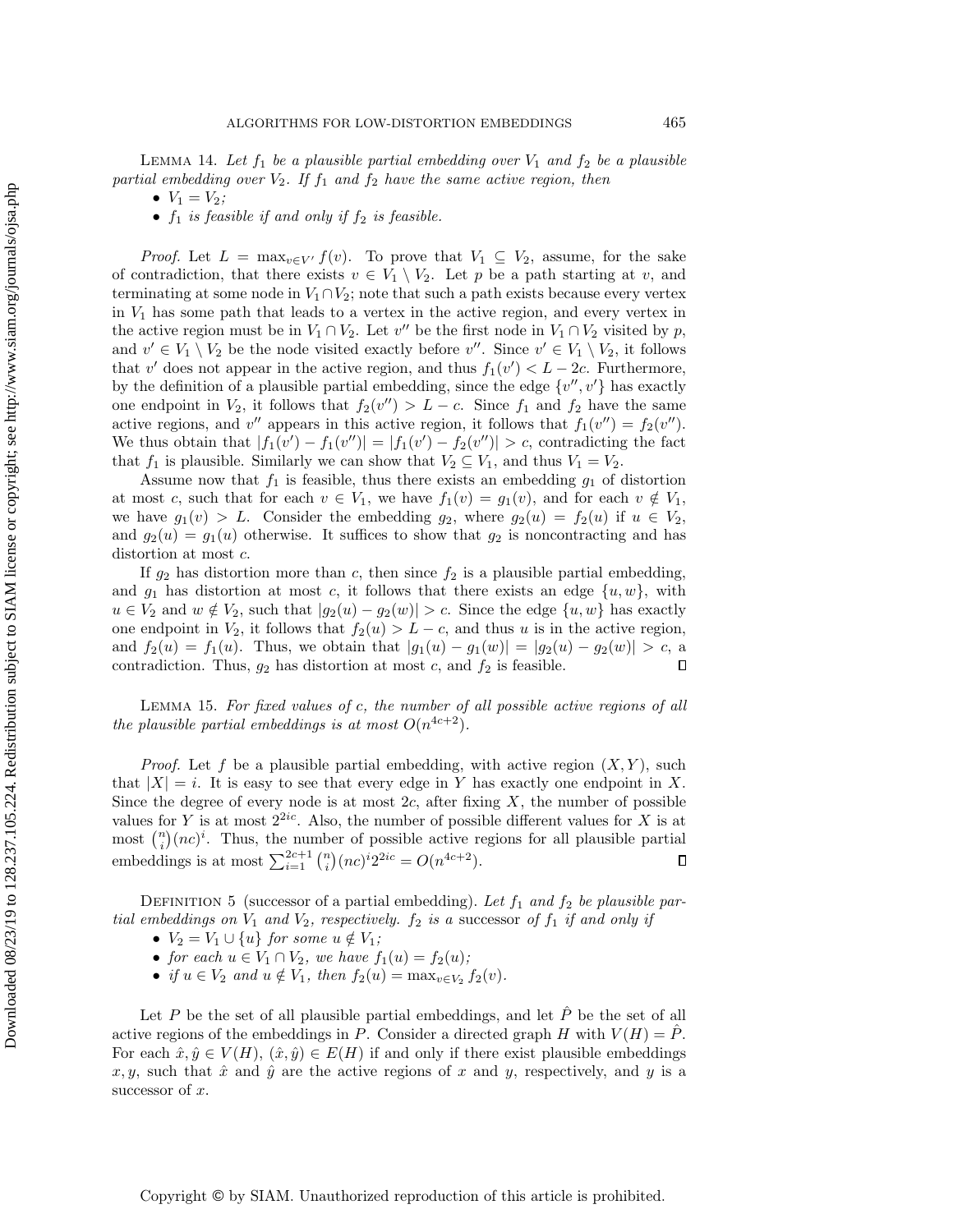<span id="page-12-1"></span>LEMMA 16. Let  $x_0$  be the active region of the empty partial embedding. G admits a noncontracting embedding of distortion at most c if and only if there exists a directed path from  $x_0$  to some node x in H, such that  $x = (X, Y)$  with  $X \neq \emptyset$  and  $Y = \emptyset$ .

*Proof.* If there exists a path from  $x_0$  to some node  $x = (X, Y)$  with  $X \neq \emptyset$  and  $Y = \emptyset$ , then since  $X \neq \emptyset$ , it follows that x is not the active region of the empty partial embedding. Furthermore, since G is connected and  $Y = \emptyset$ , it follows that x is the active region of a plausible embedding  $f$  of all the nodes of  $G$ . By the definition of a plausible embedding, it follows that  $f$  is a noncontracting embedding of  $G$  with distortion at most c.

If there exists a noncontracting embedding  $f$  of  $G$ , with distortion at most  $c$ , then we can construct a path in H, visiting nodes  $y_0, y_1, \ldots, y_{|V|}$ , as follows: for each  $i$  let  $f_i$  be the partial embedding obtained from  $f$  by considering only the  $i$ leftmost embedded nodes, and let  $y_i$  be the active region of  $f_i$ . Clearly, each  $f_i$  is a feasible embedding, and thus by Lemma [13,](#page-10-1) it is also plausible. Moreover,  $y_0 = x_0$ , and for each  $0 < i \leq |V|$ , it is easy to see that  $f_i$  is a successor of  $f_{i-1}$ , and thus  $(y_{i-1}, y_i) \in E(H)$ . Since,  $f_{|V|}$  is an embedding of all the nodes of G, the active region  $y_{|V|} = (X_{|V|}, Y_{|V|})$  satisfies  $X_{|V|} \neq \emptyset$  and  $Y_{|V|} = \emptyset$ .  $\Box$ 

Using Lemma [16,](#page-12-1) we can decide whether there exists an embedding of  $G$  as follows: We begin at node  $x_0$ , and we repeatedly traverse edges of  $H$ , without repeating nodes. Note that we do not compute the whole  $H$  from the beginning, but we instead compute only the neighbors of the current node. This is done as follows: At each step  $i$ , we maintain a plausible partial embedding  $g_i$ , such that each partial embedding induced by the j leftmost embedded nodes in  $g_i$ , has active region equal to the jth node in the path from  $x_0$  to the current node. We consider all the plausible embeddings obtained by adding a rightmost node in  $g_i$ . The key property is that by Lemma [14,](#page-11-0) the active regions of these embeddings are exactly the neighbors of the current node. This is because an active region completely determines the subset of embedded nodes, as well as the feasibility of such a plausible embedding. By Lemma [15,](#page-11-1) the above procedure runs in polynomial time when c is fixed.

THEOREM 4. For any fixed integer c, we can compute in polynomial time a noncontracting embedding of G, with distortion at most c, if one exists.

<span id="page-12-0"></span>5. Hardness of approximation. In this section we show that the problem of computing minimum distortion embedding of unweighted graphs is NP-hard to a-approximate for certain  $a > 1$ . This is done by a reduction from the traveling salesman problem (TSP) over  $(1, 2)$ -metrics. Recall that the latter problem is NPhard to approximate up to some constant  $a > 1$ .

Recall that a metric  $M = (V, D)$  is a  $(1, 2)$ -metric, if for all  $u, v \in V$ ,  $u \neq v$ , we have  $D(u, v) \in \{1, 2\}$ . Let  $G(M)$  be a graph  $(V, E)$ , where E contains all edges  $\{u, v\}$ such that  $D(u, v) = 1$ .

The reduction  $F$  from the instances of the TSP to the instances of the embedding problem is as follows. For a  $(1, 2)$ -metric M, we first compute  $G = (V, E) = G(M)$ . Then we construct a copy  $G' = (V', E')$  of G, where V' is disjoint from V. Finally, we add a vertex o with an edge to all vertices in  $V \cup V'$ . In this way we obtain the graph  $F(M)$ .

The properties of the reduction are as follows.

LEMMA 17. If there is a tour in M of length t, then  $F(M)$  can be embedded into a line with distortion at most t.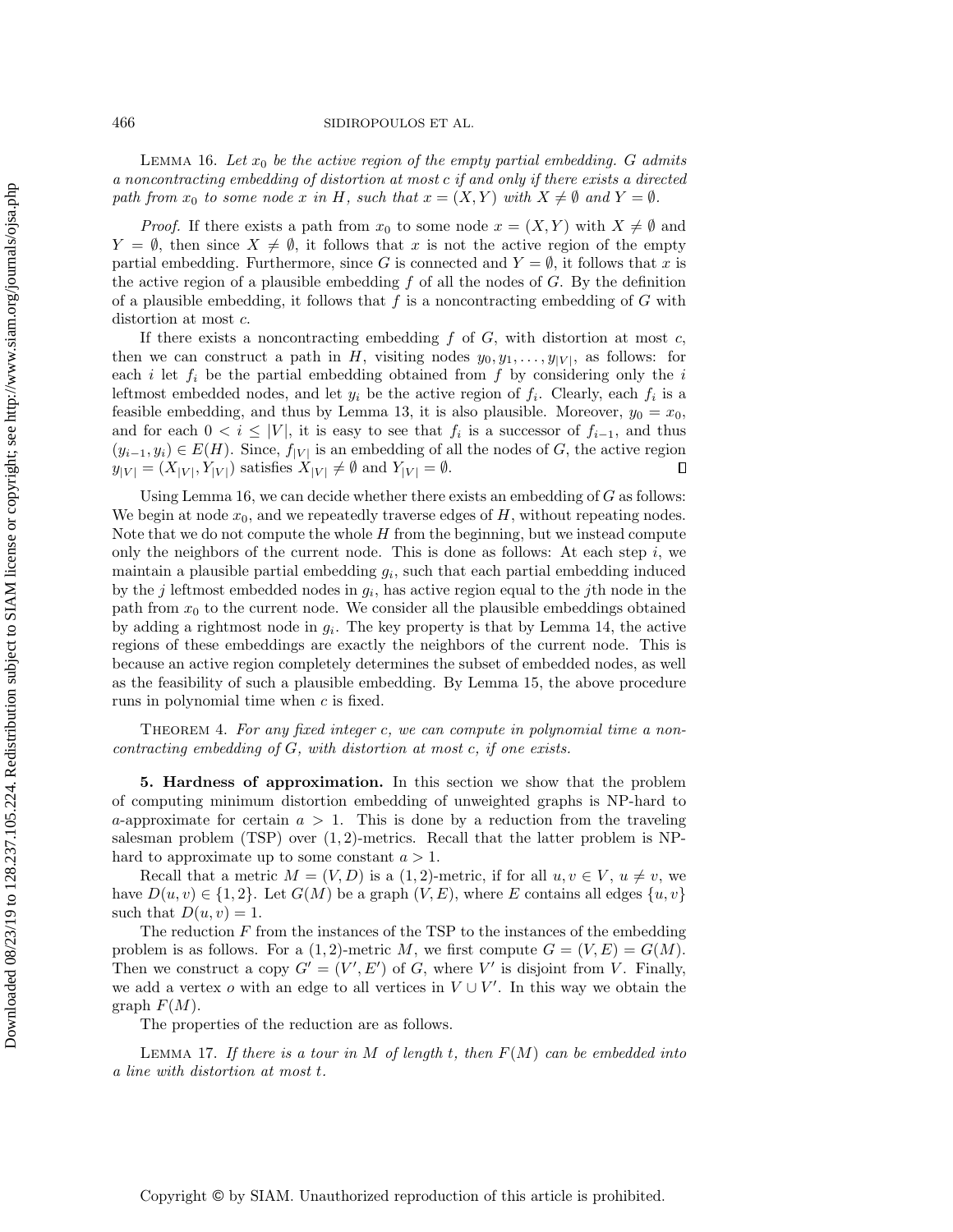*Proof.* The embedding  $f : F(M) \to \mathbb{R}$  is constructed as follows. Let  $v_1, \ldots, v_n, v_1$ be the sequence of vertices visited by a tour  $T$  of length  $t$ . The embedding  $f$  is obtained by placing the vertices  $V$  in the order induced by  $T$ , followed by the vertex  $o$  and then the vertices  $V'$ . Formally,

•  $f(v_1) = 0$ ,  $f(v_i) = f(v_{i-1}) + D(v_{i-1}, v_i)$  for  $i > 1$ ;

•  $f(o) = f(v_n) + 1;$ 

•  $f(v'_1) = f(o) + 1$ ,  $f(v'_i) = f(v'_{i-1}) + D(v'_{i-1}, v'_i)$  for  $i > 1$ .

It is immediate that  $f$  is noncontracting. In addition, the maximum distortion (of at most t) is achieved by the edges  $\{o, v_1\}$  and  $\{o, v'_n\}$ .  $\Box$ 

LEMMA 18. If there is an embedding  $f$  of  $F(M)$  into a line that has distortion c, then there is a tour in M of length at most  $c + 1$ .

*Proof.* Let  $H = F(M)$ . Let  $U = u_1, \ldots, u_{2n}$  be the sequence of the vertices of  $V \cup$ V' in the order induced by f. Partition the range  $\{1, \ldots, 2n\}$  into maximal intervals  $\{i_0, \ldots, i_1-1\}, \{i_1, \ldots, i_2-1\}, \ldots, \{i_{k-1}, \ldots, i_k-1\},$  such that for each interval I, the set  $\{u_i : i \in I\}$  is either entirely contained in V, or entirely contained in V'. Recall that H has diameter 2. Since f has distortion c, it follows that  $|f(u_1) - f(u_{2n})| \leq 2c$ . Moreover, from noncontraction of f it follows that  $|f(u_{i_j-1})-f(u_{i_j})|=2$  for all j. It follows that if we swap any two subsequences of  $U$  corresponding to different intervals I and I', then the resulting mapping of  $V \cup V'$  into R is still noncontracting (with respect to the metric induced by H). Therefore, there exists a mapping  $f'$  of  $V \cup V'$ into  $\mathbb R$  which is noncontracting, in which all vertices of V precede all vertices of  $V'$ , and such that the diameter of the set  $f'(V \cup V')$  is at most 2c. W.l.o.g., assume that the diameter  $\delta$  of  $f'(V)$  is not greater than the diameter of  $f'(V')$ . This implies that  $\delta \leq (2c-2)/2 = c-1$ . Therefore, the ordering of the vertices in V induced by f'  $\Box$ corresponds to a tour in M of length at most  $\delta + 2 \leq c + 1$ .

COROLLARY 3. There exists a constant  $a > 1$  such that a-approximating the minimum distortion embedding of an unweighted graph is NP-hard.

<span id="page-13-0"></span>6. Embedding spheres into the plane. In this section we consider the problem of embedding an *n*-point subset of the unit sphere  $\mathbb{S}^2$  equipped with the geodetic distance, into the (Euclidean) plane  $\mathbb{R}^2$ . Given such  $M = (X, D)$ , we efficiently embed it into the plane with distortion optimal up to a constant factor. We also provide a lower bound on the distortion in the worst case. While the forthcoming discussion is restricted to dim  $= 2$ , it is not hard to extend both the arguments and the conclusions to any dimension d.

Let  $M = (X, D)$  be a metric space, where  $X \subset \mathbb{S}^2$ , and D is induced by  $d_{\mathbb{S}^2}$ , the geodesic distance of  $\mathbb{S}^2$ . Let B the smallest closed spherical cup containing X. W.l.o.g., we may assume that the center of  $B$  is the south pole.

Consider the following mapping  $\varphi$  from  $\mathbb{S}^2$  with a punctured north pole to  $\mathbb{R}^2$ . First, we parameterize the unit sphere in a manner similar to polar coordinates in the plane; i.e., a point  $p \in \mathbb{S}^2$  will be represented in the form  $p = (\rho, \theta)$ , where  $\rho \in [0, \pi]$  is the geodesic distance in  $\mathbb{S}^2$  (i.e., the angle in radians) between the south pole and p, and  $\theta \in [0, 2\pi)$  is the angle between the *reference plane* in  $\mathbb{R}^3$ , and the plane defined by the north pole, south pole, and p. The reference plane, containing the north and the south poles, is arbitrary. Using this parameterization, the mapping  $\varphi : \mathbb{S}^2 \setminus north \ pole \rightarrow \mathbb{R}^2$  is simply

$$
\phi(\rho,\theta)=(\rho,\theta),
$$

where the second pair of coordinates  $(\rho, \theta)$  are the standard polar coordinates in the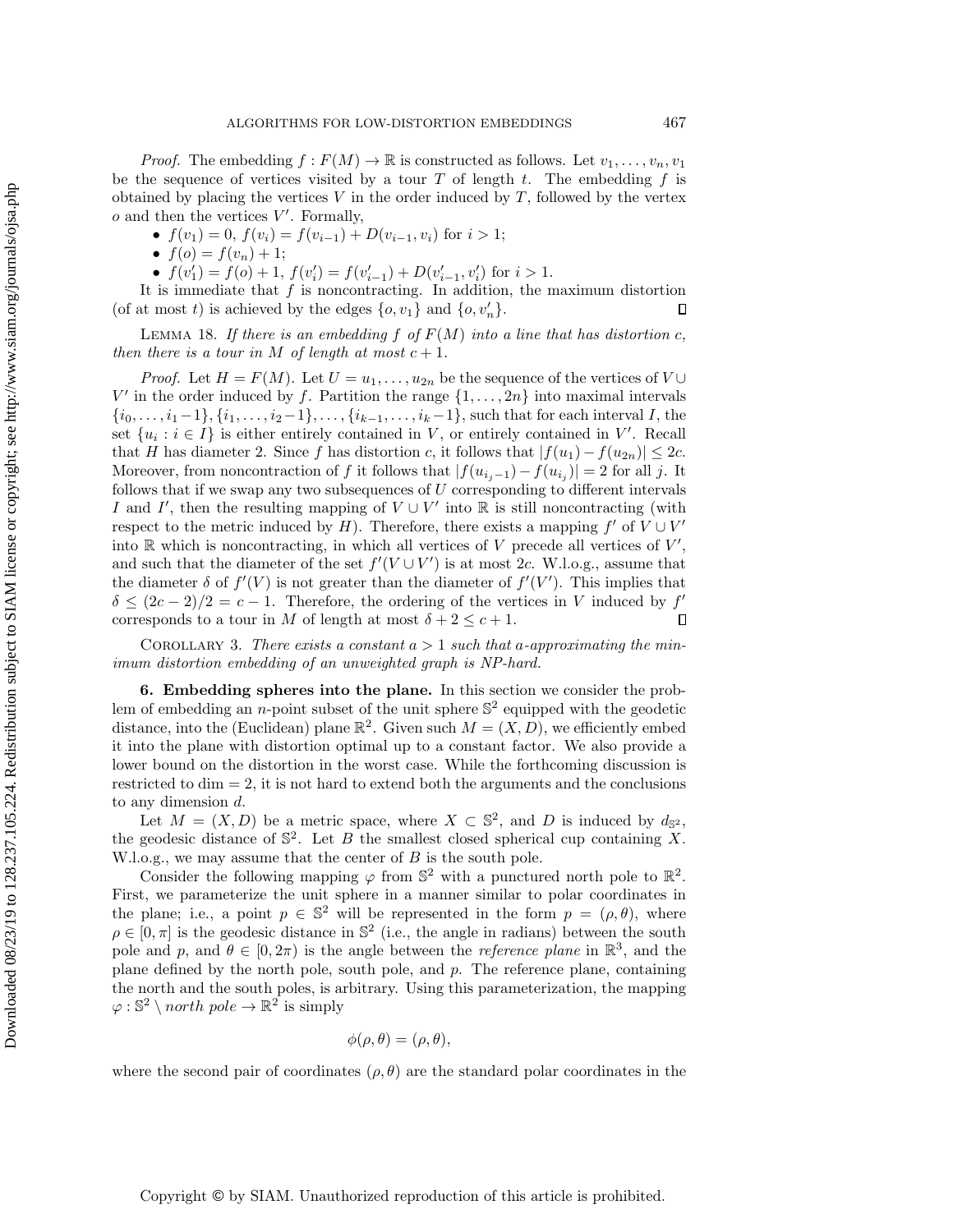## 468 SIDIROPOULOS ET AL.

plane. Thus,  $\varphi$  maps the punctured  $\mathbb{S}^2$  to an open ball or radius  $\pi$  with a center at the origin.

The main technical result of this section is that  $\varphi$  maps X into  $\mathbb{R}^2$  with distortion optimal up to a constant multiplicative factor.

Clearly,  $\varphi$  is invertible, differentiable, and nowhere singular. Moreover, it isometrically maps the spherical meridians into (straight-line) rays with apex at the origin. The angle between meridians (as measured at the south pole) is also preserved under  $\varphi$ , i.e., it is equal to the angle between the corresponding rays.

<span id="page-14-0"></span>CLAIM 1. The local expansion of  $\varphi$  at the point  $p = (\rho, \theta) \in \mathbb{S}^2$  is between 1 and  $\rho / \sin(\rho)$ . More concretely, the spherical ball  $B(p, \epsilon)$  with center at p and an infinitesimal radius  $\epsilon$ , is mapped by  $\varphi$  to the infinitesimal ellipse centered at  $\varphi(p)$  =  $(\rho, \theta)$ , with one main axis (corresponding to moving in the direction of the meridian) being of length  $2\epsilon$ , and the second main axis (corresponding to moving in the direction of the parallel) being of length  $2\rho/\sin(\rho) \cdot \epsilon$ .

*Proof.* The fact that the infinitesimal  $\epsilon$ -ball is mapped to an infinitesimal ellipse follows from the locally Euclidean structure of the sphere, and the differentiability, i.e., local linearity, of  $\varphi$ . The maximum and the minimum local expansion of  $\varphi$  are obtained by moving from  $p$  in the directions corresponding to the two main axes of this ellipse, respectively.

The directions of the axes can be deduced via a symmetry argument. Consider the large circle  $C \subset \mathbb{S}^2$  containing the two poles and p. The image of C under  $\varphi$ is an open interval I, lying on the line  $\ell$  via the origin and  $\varphi(p)$ . Let  $h_C : \mathbb{S}^2 \to$  $\mathbb{S}^2$  be the self-reflection of the sphere with respect to C, and let  $h_\ell$  be the selfreflection of the plane with respect to  $\ell$ . Then,  $\varphi(h_C(q)) = h_{\ell}(\varphi(q))$  for any q in the punctured sphere. In addition,  $h<sub>C</sub>$  and  $h<sub>\ell</sub>$  obviously are isometries. Consequently, since  $\varphi(B(p,\epsilon))$  is reflection-symmetrical with respect to C, the ellipse  $\varphi(B(p,\epsilon))$  is reflection-symmetrical with respect to  $\ell$ , and thus one of its main axes lies on  $\ell$ , while the other is necessarily orthogonal to  $\ell$ . Moreover, the former axis corresponds to moving from  $p$  along the meridian, while the latter axis—by the symmetry argument corresponds to moving along the parallel (i.e., orthogonally to the meridian).

The local expansion of  $\varphi$  at p obtained by moving on in the direction of the meridian is 1, since  $\varphi$  preserves the metric on the meridians. In the direction of the parallel, the local expansion of  $\varphi$  can be found by computing the ratio between the length of the  $\rho$ -parallel in  $\mathbb{S}^2$ , and its image in the plane. The latter is obviously  $2\pi\rho$ . The former is a planar circle, whose diameter is equal to the length of the chord bounding a cap of angle  $2\rho$  (equivalently,  $2\pi - 2\rho$ ) in the unit sphere  $\mathbb{S}^1$ . By basic trigonometry, the length of this chord is  $2\sin(\rho)$ , and therefore the length of the  $\rho$ parallel is  $2\pi \sin(\rho)$ . Thus, the expansion of  $\varphi$  in the direction of the *ρ*-parallel is  $\rho/\sin(\rho)$ .  $\Box$ 

<span id="page-14-1"></span>CLAIM 2. The expansion of  $\varphi$  on the p-parallel of  $\mathbb{S}^2$  equipped with the induced geodesic metric of  $\mathbb{S}^2$ , is at least 1 and at most  $\rho / \sin(\rho)$ . The upper bound is tight, and it is attained (approached) on infinitesimally closed points.

*Proof.* Let  $B_\rho$  be the planar disc, being the section of the 3-dimensional unit ball by the plane containing the  $\rho$ -parallel of  $\mathbb{S}^2$ . Let also p, q be two points on this parallel, with  $d_{\mathbb{S}^2}(p,q) = \theta \leq \pi$ .

Let c be the center of  $B_{\rho}$ . A basic geometric observation is that the angle between the vectors  $\vec{cp}, \vec{cq}$  is equal to the angle between the meridians via p and q, respectively, as measured at the south pole. Call this angle  $\alpha$ . Keeping in mind the (already used)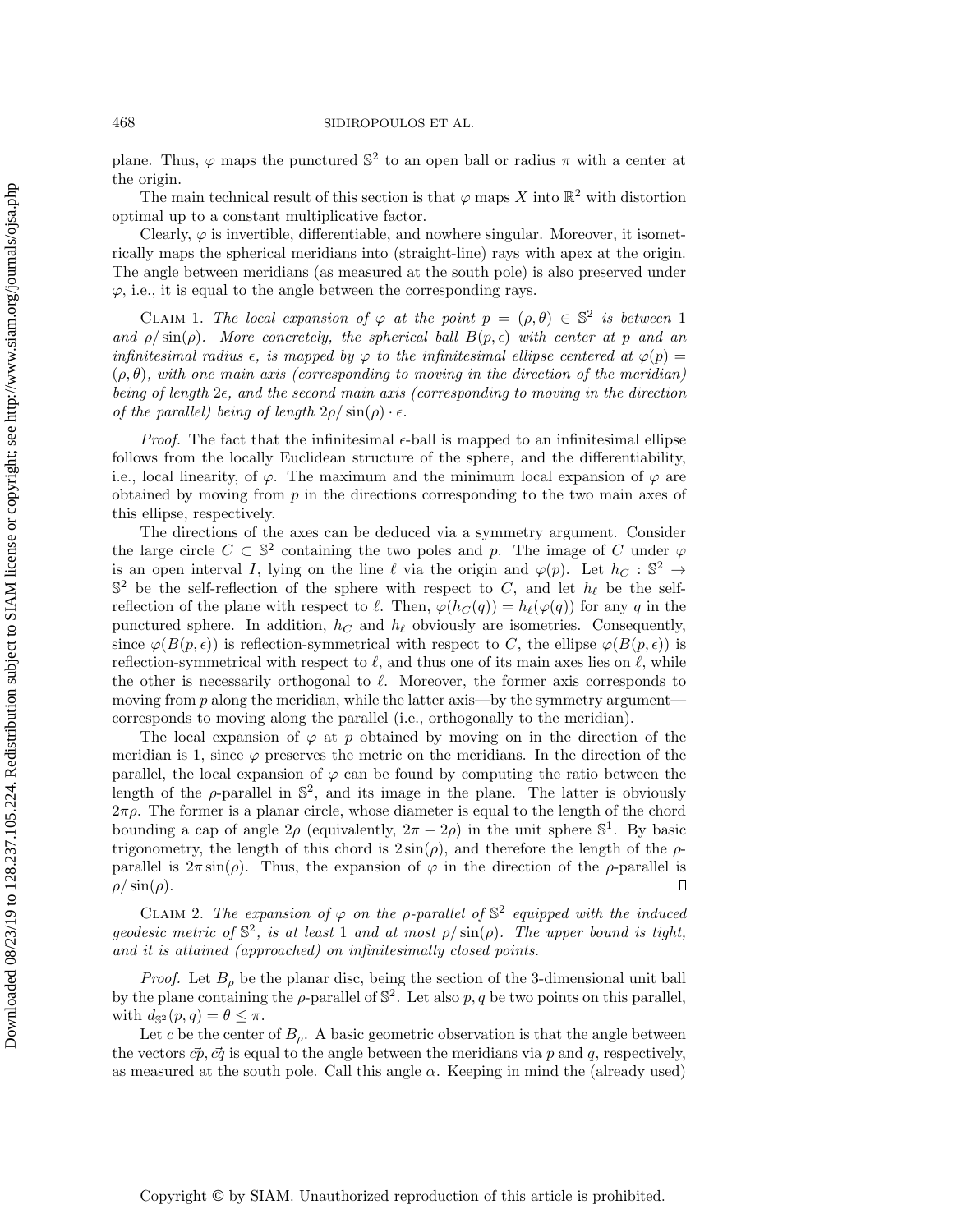fact that the length of the chord of an  $\mathbb{S}^1$  cap of length (= angle)  $\gamma$  is  $2\sin(\gamma/2)$ , we obtain

$$
\frac{\|\varphi(p) - \varphi(q)\|_2}{\theta} = \frac{\|\varphi(p) - \varphi(q)\|_2}{\|p - q\|_2} \cdot \frac{\|p - q\|_2}{\theta}
$$

$$
= \frac{\rho}{\sin(\rho)} \cdot \frac{2\sin(\theta/2)}{\theta} = \frac{\rho}{\sin(\rho)} \cdot \frac{\sin(\theta/2)}{\theta/2}.
$$

In the second inequality, the first term follows from the similarity of the triangles  $(c, p, q)$  and  $(0, \varphi(p), \varphi(q))$ . The second terms follow from considering the big circle containing the center of  $\mathbb{S}^2$ , p, and q. In this circle,  $[p, q]$  is a chord of a cap of angle  $\theta$ .

The maximum expansion is attained when  $\theta$  tend to 0, and is equal to  $\frac{\rho}{\sin(\rho)}$ . The minimum expansion is attained at the antipode points of the  $\rho$ -parallel, i.e., when  $\theta = 2\pi - 2\rho$ . Assuming w.l.o.g., that  $\rho \ge \pi/2$ , it is equal to  $\frac{\rho}{\pi - \rho} \ge 1$ .  $\Box$ 

Returning to our metric space  $M = (X, D)$ , where  $X \subset \mathbb{S}^2$ , and D is induced by the geodesic distance of  $\mathbb{S}^2$ , we can now upper bound the metric distortion of the embedding  $\varphi: X \hookrightarrow \mathbb{R}^2$ . Recall that B, the smallest closed spherical cup containing X, is by our assumption centered at the south pole of the sphere. Let  $\rho$  be the geodesic radius of B.

<span id="page-15-0"></span>LEMMA 19 (upper bound). The embedding  $\varphi: X \hookrightarrow \mathbb{R}^2$  is noncontracting, and its expansion is bounded by  $\rho/\sin(\rho)$ . Thus,  $dist(\varphi) \leq \rho/\sin(\rho)$ .

*Proof.* It suffices to establish the lemma for  $X = B$ .

To show that  $\varphi$  is noncontracting on B is equivalent to showing that  $\varphi^{-1}$  is not expanding on  $\varphi(B)$ , i.e., the radius- $\rho$  closed disc in the plane, with center at the origin. Observe that  $\varphi^{-1}$  is well defined and differentiable there, and therefore its local expansion, by reversed Claim [1,](#page-14-0) is between  $\sin(\rho)/\rho$  and 1. Consequently, for any two points  $q_1, q_2 \in \varphi(B), \varphi^{-1}([q_1, q_2])$  is a path in  $\mathbb{S}^2$  of length at most the length of  $[q_1, q_2]$ times the maximum local expansion of  $\varphi^{-1}$ , i.e., 1. Thus,  $d_{\mathbb{S}^2}(\varphi^{-1}(q_1), \varphi^{-1}(q_2) \leq$  $||q_1 - q_2||_2$ , as claimed.

To upper bound the expansion of  $\varphi$  on B, consider any two points  $p_1, p_2 \in B$ , and the spheric geodesic path  $\gamma$  between them. If  $\gamma \subset B$ , its image under  $\varphi$ , by Claim [1](#page-14-0) is no longer than  $|\gamma| \cdot \rho / \sin(\rho)$ , where  $|\gamma|$  denotes the length of  $\gamma$ . Otherwise,  $\gamma$  is composed of three parts  $\gamma_1, \gamma_2, \gamma_3$ , where  $\gamma_1, \gamma_3$  (possibly degenerate) belong to B, while  $\gamma_2$  is a geodetic path between two points  $r_1, r_2$  on the  $\rho$ -parallel with interior disjoint from B. By Claim [1,](#page-14-0) the lengths of  $\varphi(\gamma_1)$  and  $\varphi(\gamma_1)$  are at most  $|\gamma_1| \cdot \rho / \sin(\rho)$ and  $|\gamma_3| \cdot \rho / \sin(\rho)$ , respectively. By Claim [2,](#page-14-1)

$$
\|\varphi(r_1)-\varphi(r_2)\|_2 \leq d_{\mathbb{S}^2}(r_1,r_2) \cdot \frac{\rho}{\sin(\rho)} = |\gamma_2| \cdot \frac{\rho}{\sin(\rho)}.
$$

Consequently,

$$
\|\varphi(p_1) - \varphi(p_2)\|_2 \leq (|\gamma_1| + |\gamma_2| + |\gamma_3|) \cdot \frac{\rho}{\sin(\rho)} = d_{\mathbb{S}^2}(p_1, p_2) \cdot \frac{\rho}{\sin(\rho)},
$$

and the conclusion follows.

Next, we want to show that for any embedding  $\phi: X \hookrightarrow \mathbb{R}^2$ , its distortion  $dist(\phi)$ cannot be much less than  $\rho/\sin(\rho)$ . Instead of B, the smallest closed spherical cap containing  $X$ , it will be convenient now to work with its complement  $K$ , the largest open spherical cap disjoint from X. Clearly, the (spheric) radius of K is  $\kappa = \pi - \rho$ ,

 $\Box$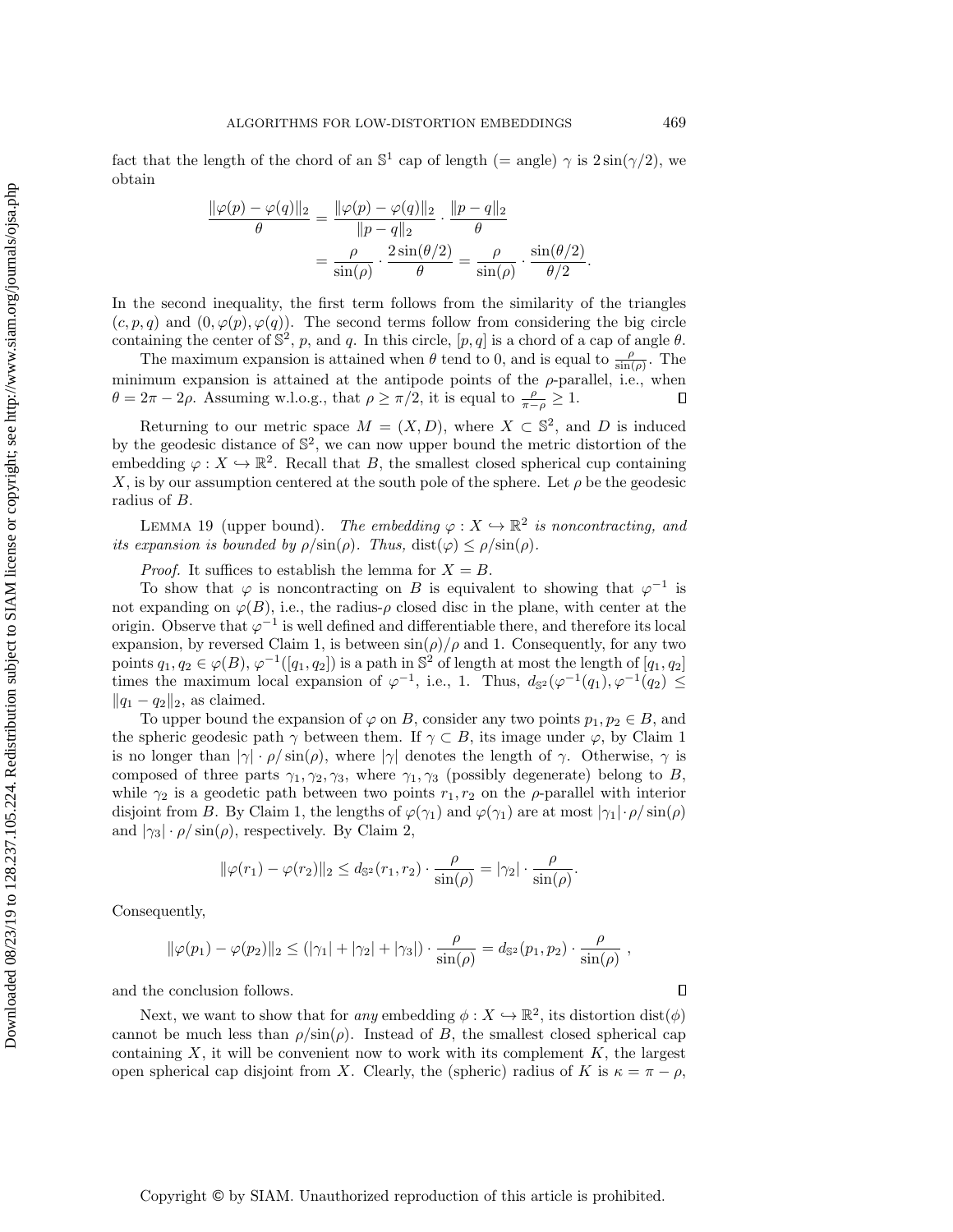where  $\rho$  is the radius of B. Observe that the radius of K is  $\kappa$  if and only if X is a  $\kappa$ -net (where  $\kappa$  is tight) in the sphere, i.e., any  $p \in \mathbb{S}^2$  is at (geodesic) distance  $\leq \kappa$ from  $X$ .

<span id="page-16-0"></span>LEMMA 20 (lower bound). Assume that X forms a  $\kappa$ -net in  $\mathbb{S}^2$ . For any embedding  $\phi: X \hookrightarrow \mathbb{R}^2$ , it holds that  $dist(\phi) \ge \max\{1, \frac{\pi - 2\kappa}{\pi \kappa}\}.$ 

Proof. The proof consists of two main ingredients: protucing a Lipschitz extension of  $\phi$  to the entire sphere, then using the Borsuk–Ulam theorem. We start with the former. We refer the reader to [\[Mat03\]](#page-19-18) for further information on the Borsuk–Ulam theorem, and to [\[LN04\]](#page-19-19) for details and definitions regarding Lipschitz extensions.

We would like to have an extension  $\widetilde{\phi}$  of  $\phi$  from X to the entire  $\mathbb{S}^2$ , whose Lipschitz constant is the same as before, i.e.,

$$
\max_{\mathbb{S}^2} \frac{\|\phi(p_1) - \phi(p_1)\|_2}{d_{\mathbb{S}^2}(p_1, p_2)} = \max_{X} \frac{\|\phi(p_1) - \phi(p_1)\|_2}{d_{\mathbb{S}^2}(p_1, p_2)}
$$

.

Unfortunately, such an expansion does not seem to exist for all  $X \subset \mathbb{S}^2$ . However, if we treat  $\phi$  as an embedding of  $\mathbb{S}^2$  equipped with the induced 3-dimensional Euclidean rather than geodesic distance, there indeed exists a Lipschitz extension  $\tilde{\phi}: \mathbb{S}^2 \hookrightarrow \mathbb{R}^2$ of  $\phi$  on X, such that

$$
\max_{\mathbb{S}^2} \frac{\|\phi(p_1) - \phi(p_1)\|_2}{\|p_1 - p_2\|_2} = \max_{X} \frac{\|\phi(p_1) - \phi(p_1)\|_2}{\|p_1 - p_2\|_2}.
$$

This is a special case of Kirszbraun's theorem ([\[LS97,](#page-19-20) [Kir34\]](#page-19-21); see also [\[LN04\]](#page-19-19)). Since the ratio between the Euclidean and the geodesic metrics on  $\mathbb{S}^2$  ranges in the interval  $[1, \pi/2]$ , we conclude that the Lipschitz constant of the same  $\phi$  with respect to the geodesic distance of  $\mathbb{S}^2$  is at most  $\pi/2$  times that of  $\phi$ :

$$
\max_{\mathbb{S}^2} \frac{\|\widetilde{\phi}(p_1) - \widetilde{\phi}(p_1)\|_2}{d_{\mathbb{S}^2}(p_1, p_2)} \le \max_{\mathbb{S}^2} \frac{\|\widetilde{\phi}(p_1) - \widetilde{\phi}(p_1)\|_2}{\|p_1 - p_2\|_2} = \max_{X} \frac{\|\phi(p_1) - \phi(p_1)\|_2}{\|p_1 - p_2\|_2}
$$

$$
\le \frac{\pi}{2} \cdot \max_{X} \frac{\|\phi(p_1) - \phi(p_1)\|_2}{d_{\mathbb{S}^2}(p_1, p_2)}.
$$

Due to scalability of  $\mathbb{R}^2$ , we may, w.l.o.g., assume in what follows that the Lipschitz constant of  $\phi$  is precisely 1; in particular, it is nonexpanding. Then, there exists an extension  $\phi$  of  $\phi$  which is at most  $\pi/2$ -expanding (with respect to  $d_{\mathbb{S}^2}$ ). In particular,  $\phi$  is continuous.

Next, we apply the Borsuk–Ulam theorem [\[Bor33\]](#page-18-0) to  $\widetilde{\phi}$  to conclude that there exist antipodals  $z, z' \in \mathbb{S}^2$ , such that  $\widetilde{\phi}(z) = \widetilde{\phi}(z')$ . Since X is a  $\kappa$ -net in  $\mathbb{S}^2$ , there exist points  $p, p' \in X$ , such that  $d_{\mathbb{S}^2}(p, z) \leq \kappa$  and  $d_{\mathbb{S}^2}(p', z') \leq \kappa$ . Since  $\phi$  is at most  $\pi/2$ -expanding, it follows that  $\|\phi(p) - \phi(p')\|_2 \leq \pi/2 \cdot 2\kappa = \pi \kappa$ . On the other hand, we have

$$
d_{\mathbb{S}^2}(p,p') \geq d_{\mathbb{S}^2}(z,z') - d_{\mathbb{S}^2}(z,p) - d_{\mathbb{S}^2}(z',p') \geq \pi - 2\kappa.
$$

<span id="page-16-1"></span>Thus,  $\phi$  has expansion 1, and has contraction  $\geq \frac{\pi - 2\kappa}{\pi \kappa}$ . Hence, the distortion of  $\phi$  is at least

$$
dist(\phi) \ge \max\left\{1, \frac{\pi - 2\kappa}{\pi \kappa}\right\}.
$$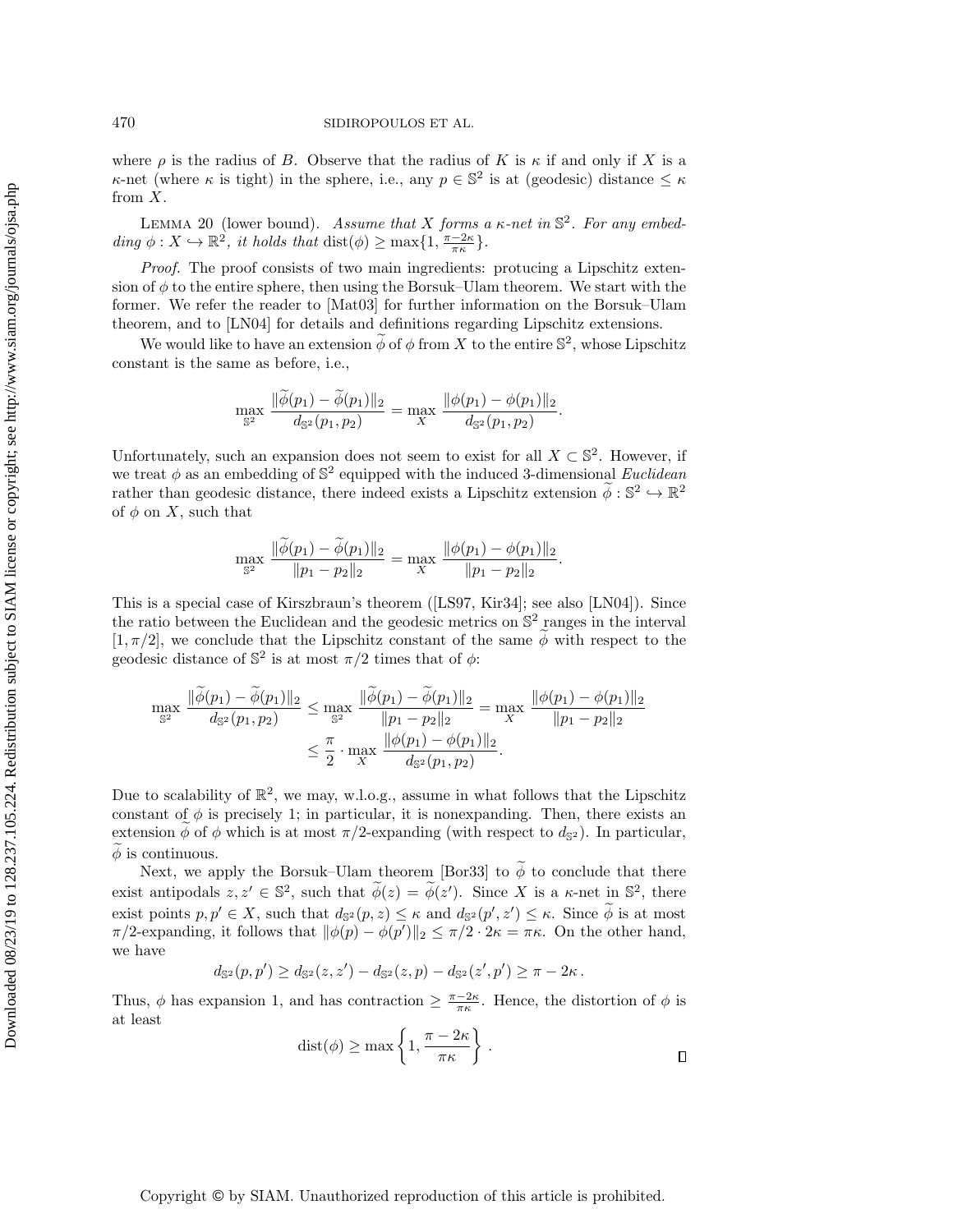Theorem 5. There exists a polynomial-time 4.411-approximation algorithm for the problem of embedding a metric  $\tilde{M} = (X, D)$ , where  $\tilde{X} \subset \mathbb{S}^2$ , and D is induced by the geodesic distance of the sphere, into the Euclidean plane.

Proof. Combining the results of Lemmas [19](#page-15-0) and [20,](#page-16-0) one concludes that the embedding of Lemma [19](#page-15-0) is optimal up to the factor of  $(\pi - \kappa)/\sin(\kappa)$  divided by  $\max\{1, \frac{\pi-2\kappa}{\pi\kappa}\}\,$ , where  $\kappa$ , as always, is the spherical radius of the largest open K disjoint with X. This ratio, as a function of  $\kappa$ , is maximized when the second expression becomes 1, i.e., at  $\kappa = \frac{\pi}{\pi + 2}$ . For this  $\kappa$ , the value of the ratio is slightly under 4.411.

In order to implement the construction of Lemma [19](#page-15-0) in polynomial time, one needs to find the maximum K. This can be done in a trivial manner in time  $O(n^3)$ observing that the maximal  $K$  must have at least 3 points of  $X$  on its boundary, and check all caps defined by different triples of  $X$ . The running time can be improved to  $O(n \log n)$  using the algorithm from [\[MJSG99\]](#page-19-22) which is based on the observation that the maximum cap is defined by the hyperplane supporting one of the facets of the convex hull of the points in  $\mathbb{R}^3$ . Alternatively, one can obtain a linear-time algorithm for computing the largest empty cap by observing that this is an LP-type problem with constant combinatorial dimension; we refer the reader to [\[HP11,](#page-19-23) section 15.5] for further details on LP-type problems.  $\Box$ 

Remark 1. The constant 4.411 in Theorem [5](#page-16-1) is not optimal. The lower bound of Lemma [20](#page-16-0) could be somewhat strengthened if instead of using the Euclidean approximation for the sphere and employing the Kirschbaum theorem, one used an  $\ell_{\infty}^2$ approximation of the Euclidean plane, and employed the existence of a Lipschitzpreserving extension for  $\ell_{\infty}$  host spaces. This would yield another extension  $\phi$  of  $\phi$ , with  $\|\phi\|_{\text{Lip}} \leq \sqrt{2} \cdot \|\phi\|_{\text{Lip}}$ . Using this extension, the constant in Theorem [5](#page-16-1) becomes 4.113. However, for higher dimensions the first extension is much superior to the second, which was the reason for our choice. Finding the  $\phi$  of the minimum possible  $\|\phi\|_{\text{Lip}}$  is an interesting open problem.

*Remark* 2. Since the geodesic metric on the unit sphere is  $\pi/2$ -close to the Euclidean metric inherited from  $\mathbb{R}^3$ , Theorem [5](#page-16-1) implies a similar result for  $(X, \| * \|_2)$ . Here, we do not attempt to obtain a good constant for this setting, since getting an analogue of Lemma [19](#page-15-0) apparently requires a messy numerical optimization.

As a corollary of Theorem [5,](#page-16-1) we obtain the following structural result.

THEOREM 6. The metric space  $M = (X, D)$  as above, with  $|X| = n$ , can always be embedded into the Euclidean plane with distortion  $O(\sqrt{n})$ . Conversely, there exist *ue embedded thro the Euchdean*<br>X's requiring distortion  $\Omega(\sqrt{n})$ .

Proof. For the first part, in view of Lemma [20,](#page-16-0) it suffices to show that there exist K as above of sufficiently large radius  $\kappa$ . Indeed, assume that no such K exists. Then, the union of radius- $\kappa$  spherical caps centered at the points of X cover the entire  $\mathbb{S}^2$ . Since by elementary geometry, the surface area of such a cap is  $2\pi$  times its height, i.e.,  $2\pi(1-\cos(\kappa)) = 4\pi \sin^2(\kappa/2)$ , and the area of the sphere is  $4\pi$ , it must hold that

$$
4\pi \sin^2(\kappa/2) \cdot n \ge 4\pi \implies \kappa \ge 2\arcsin(n^{-1/2}) = 2n^{-1/2} + O(n^{-3/2}).
$$

The tightness is implied by the well-known existence of  $\epsilon$ -nets on  $\mathbb{S}^2$  of size  $O(\epsilon^{-2})$ . Such a net can be produced, e.g., greedily, by adding each time, as long as possible, a new point,  $\epsilon$ -far from the previously added points. Clearly this procedure results in an  $\epsilon$ -net. Let n be its size. The spherical caps of radius  $\epsilon/2$  constitute a disjoint

Copyright © by SIAM. Unauthorized reproduction of this article is prohibited.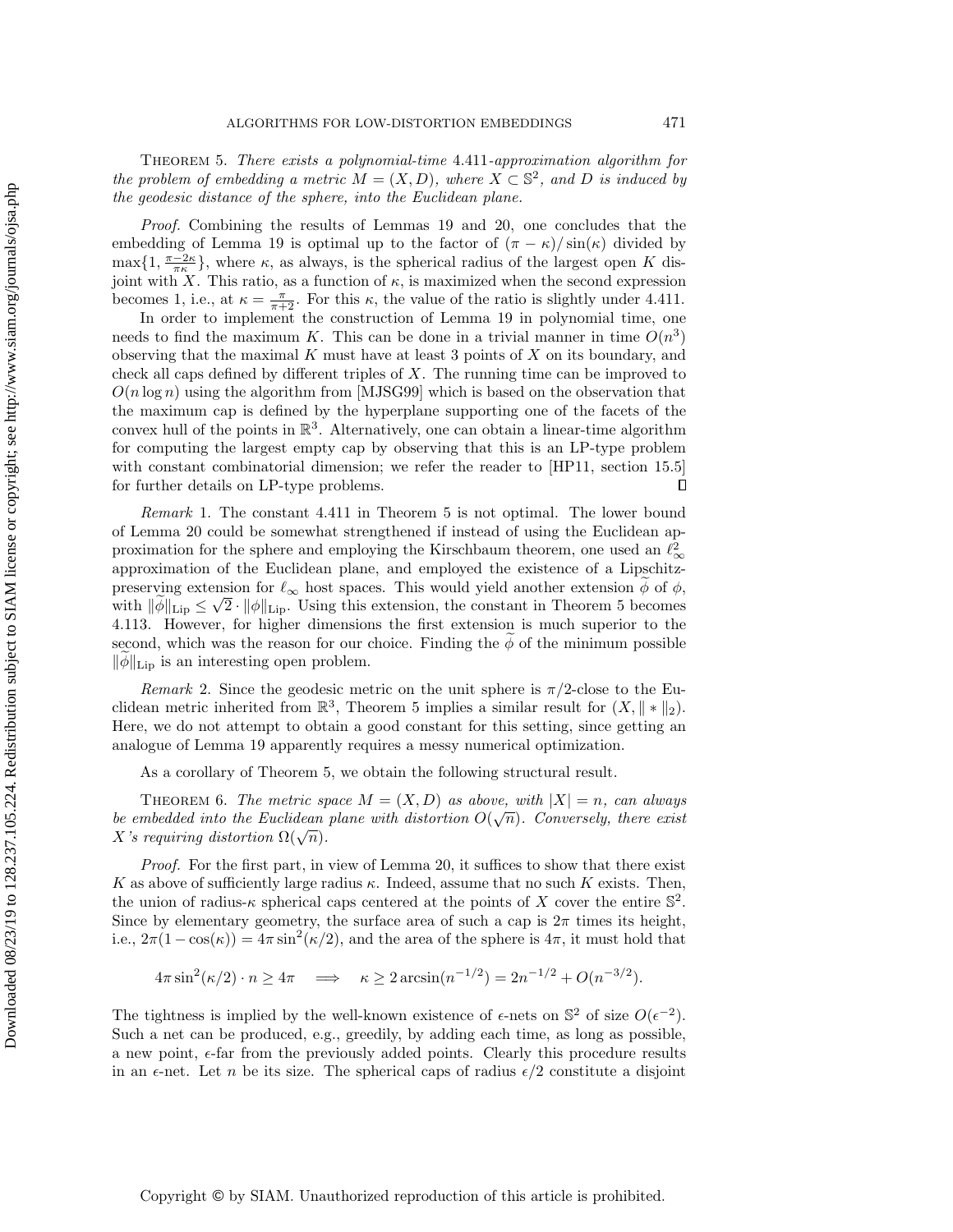packing, hence, by a volume argument,

$$
4\pi \sin^2(\epsilon/2) \cdot n \le 4\pi \quad \implies \quad n \le \sin^{-2}(\epsilon/2) = 4\epsilon^{-2} + O(1). \tag{1}
$$

## REFERENCES

<span id="page-18-6"></span>

| $[ABFC+96]$ | R. AGARWALA, V. BAFNA, M. FARACH-COLTON, B. NARAYANAN, M. PATERSON, AND              |
|-------------|--------------------------------------------------------------------------------------|
|             | M. THORUP, On the approximability of numerical taxonomy: (Fitting distances)         |
|             | by tree metrics), SIAM J. Comput., 28 (1999), pp. 1073–1085.                         |
| [BCIS05]    | M. BADOIU, J. CHUZHOY, P. INDYK, AND A. SIDIROPOULOS, Low-distortion embed-          |
|             | <i>dings of general metrics into the line, in Proceedings of the 37th Annual ACM</i> |
|             | $\alpha$ . The form in the MD and MIN $\alpha$                                       |

- <span id="page-18-14"></span><span id="page-18-10"></span>Symposium on Theory of Computing, Baltimore, MD, ACM, New York, 2005, pp. 225–233. [BCIS06] M. BADOIU, J. CHUZHOY, P. INDYK, AND A. SIDIROPOULOS, Embedding ultrametrics
	- into low-dimensional spaces, in Proceedings of the 22nd ACM Symposium on Computational Geometry, Sedona, AZ, ACM, New York, 2006, pp. 187–196.
- <span id="page-18-4"></span>[BIR03] M. BADOIU, P. INDYK, AND Y. RABINOVICH, Approximate Alorithms for Embedding Metrics into Low-Dimensional Spaces, manuscript.
- <span id="page-18-16"></span>[BIS07] M. BADOIU, P. INDYK, AND A. SIDIROPOULOS, Approximation algorithms for embedding general metrics into trees, in Proceedings of the Eighteenth Annual ACM-SIAM Symposium on Discrete Algorithms, SODA 2007, New Orleans, LA, SIAM, Philadelphia, 2007, pp. 512–521.
- <span id="page-18-0"></span>[Bor33] K. BORSUK, *Drei Sätze über die n-dimensionale euklidische Sphäre*, Fund. Math., 20 (1933), pp. 177–190.
- <span id="page-18-1"></span>[Bou85] J. BOURGAIN, On Lipschitz embedding of finite metric spaces into Hilbert space, Israel J. Math., 52 (1985), pp. 46–52.
- <span id="page-18-3"></span>[BŎ3] M. BĂDOIU, Approximation algorithm for embedding metrics into a two-dimensional space, in 14th Annual ACM-SIAM Symposium on Discrete Algorithms, SIAM, Philadelphia, 2003, pp. 434–443.
- <span id="page-18-13"></span>[CK11] A. Chakrabarti and S. Khot, Combinatorial theorems about embedding trees on the real line, J. Graph Theory, 67 (2011), pp. 153–168.
- <span id="page-18-7"></span>[Dha04] K. DHAMDHERE, Approximating additive distortion of embeddings into line metrics, in 7th International Workshop on Approximation Algorithms for Combinatorial Optimization Problems (APPROX), Springer, Berlin, 2004.
- <span id="page-18-15"></span>[ESZ10] J. EDMONDS, A. SIDIROPOULOS, AND A. ZOUZIAS, *Inapproximability for planar em*bedding problems, in Proceedings of the Twenty-First Annual ACM-SIAM Symposium on Discrete Algorithms, SIAM, Philadelphia, 2010, pp. 222–235.
- <span id="page-18-5"></span>[FCKW93] M. FARACH-COLTON, S. KANNAN, AND T. WARNOW, A robust model for finding optimal evolutionary tree, Proceedings of the Symposium on Theory of Computing, ACM, New York, 1993.
- <span id="page-18-8"></span>[Fei00] U. Feige, Approximating the bandwidth via volume respecting embeddings, J. Comput. System Sci., 60 (2000), pp. 510–539.
- <span id="page-18-11"></span>[FFL+13] M. R. Fellows, F. V. Fomin, D. Lokshtanov, E. Losievskaja, F. A. Rosamond, AND S. SAURABH, *Distortion is fixed parameter tractable*, ACM Trans. Comput. Theory, 5 (2013), 16.
- <span id="page-18-12"></span>[FLS09] F. V. Fomin, D. Lokshtanov, and S. Saurabh, An exact algorithm for minimum distortion embedding, in Graph-Theoretic Concepts in Computer Science, Springer, 2009, pp. 112–121.
- <span id="page-18-9"></span>[Gup00] A. GUPTA, *Improved bandwidth approximation for trees*, in Proceedings of the Eleventh Annual ACM-SIAM Symposium on Discrete Algorithms, SIAM, Philadelphia, 2000, pp. 788–793.
- <span id="page-18-2"></span>[HIL98] J. HASTAD, L. IVANSSON, AND J. LAGERGREN, Fitting points on the real line and its application to rh mapping, in Algorithms–ESA '98, Lecture Notes in Comput. Sci. 1461, Springer, Berlin, 1998, pp. 465–467.
- <span id="page-18-17"></span>[HP05] A. Hall and C. H. Papadimitriou, Approximating the distortion, in Approximation, Randomization and Combinatorial Optimization, Algorithms and Techniques, Proceedings of the 8th International Workshop on Approximation Algorithms for Combinatorial Optimization Problems, APPROX 2005 and 9th InternationalWorkshop on Randomization and Computation, RANDOM 2005, Berkeley, CA, Springer, Berlin, 2005, pp. 111–122.